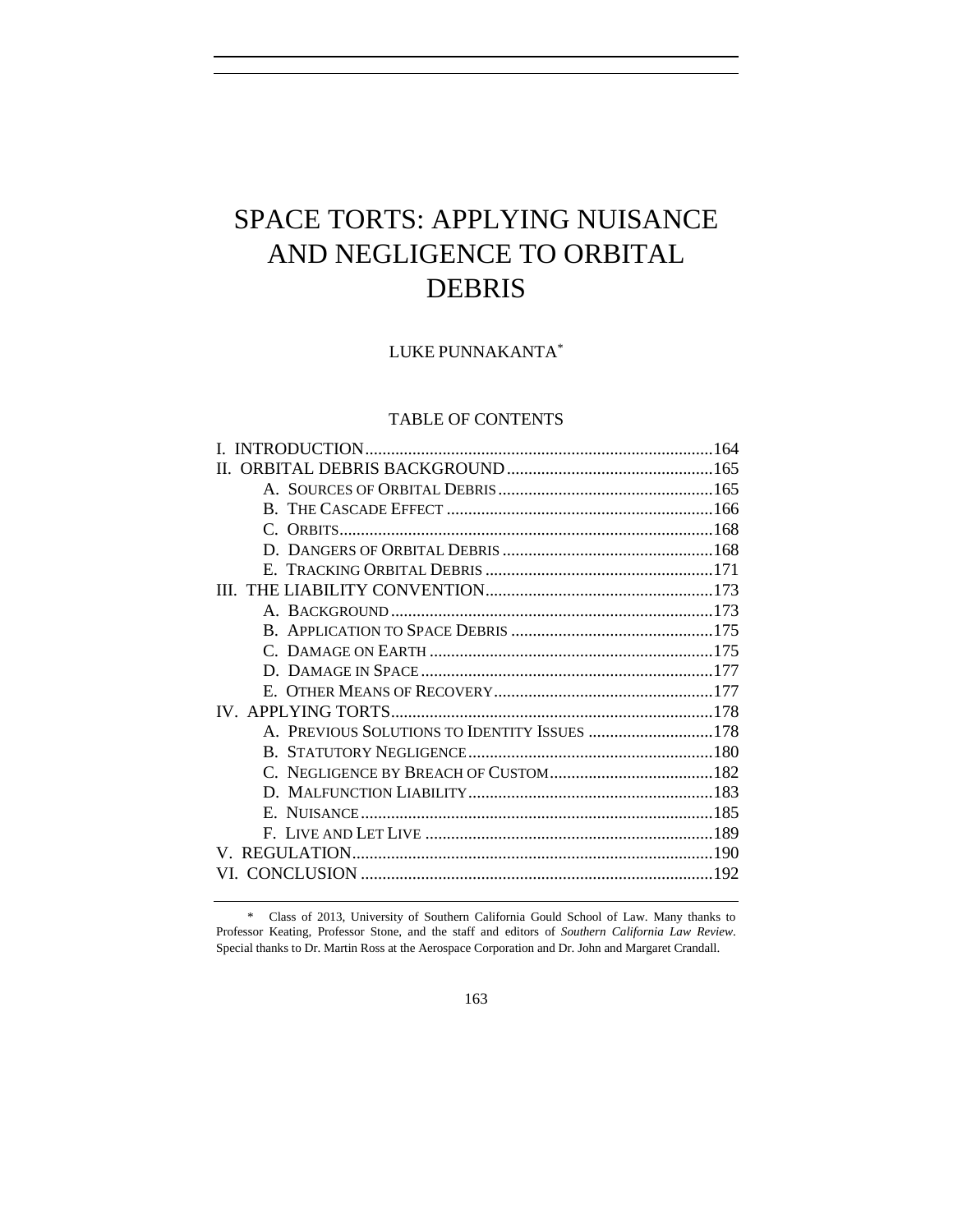#### <span id="page-1-8"></span><span id="page-1-7"></span><span id="page-1-5"></span><span id="page-1-4"></span><span id="page-1-3"></span><span id="page-1-2"></span><span id="page-1-1"></span>I. INTRODUCTION

<span id="page-1-0"></span>In 2011 and 2012 alone, a defunct NASA satellite,<sup>1</sup> a defunct German satellite,<sup>2</sup> and a defunct Russian space probe all crashed to Earth.<sup>3</sup> While falling space junk gained more media attention, space debris that remains in orbit is even more dangerous. Manmade space junk is polluting the orbits around the Earth,<sup>4</sup> causing damage to satellites and other spacecraft,<sup>5</sup> and threatening future space activities.<sup>6</sup> And the space debris problem is getting worse. For example, in 2007, millions of new pieces of space debris were likely added to the already significant body of debris when China intentionally destroyed a defunct weather satellite.<sup>7</sup>

<span id="page-1-6"></span>Allocating liability for damage caused by space debris is also problematic. International treaties regarding space liability are ambiguous and underdeveloped. Only one claim has ever been brought under an international space liability treaty, $8$  and it was eventually settled, eliminating the opportunity to test the treaty's effectiveness.<sup>9</sup> And even if a clear set of laws existed, the liable party that created the debris is often unidentifiable due to the limited ability to track space debris.<sup>10</sup>

<sup>1.</sup> Kenneth Chang, *Satellite Ends Fall, Likely in the Pacific*, N.Y. TIMES, Sept. 25, 2011, at A20, *available at* http://www.nytimes.com/2011/09/25/science/space/25satellite.html?\_r=1.

<sup>2.</sup> Jonathan Amos, *German Rosat Spacecraft Makes Uncontrolled Re-entry*, BBC NEWS: SCI. & ENV'T, Oct. 23, 2011, http://www.bbc.co.uk/news/science-environment-15402157.

<sup>3.</sup> Alex Knapp, *Failed Russian Probe Phobos-Grunt Will Fall to Earth This Weekend*, FORBES (Jan. 13, 2012, 2:06 AM), http://www.forbes.com/sites/alexknapp/2012/01/13/failed-russian-probephobos-grunt-will-fall-to-earth-this-weekend/.

<sup>4.</sup> John Matson, *On the Trail of Space Trash*, SCI. AM., Nov. 2011, at 18, *available at* http://www.scientificamerican.com/article.cfm?id=on-the-trail-of-space-trash.

<sup>5.</sup> OFFICE OF SCI. AND TECH. POLICY, INTERAGENCY REPORT ON ORBITAL DEBRIS 8 (Nov. 1995) [hereinafter INTERAGENCY REPORT], *available at* http://www.orbitaldebris.jsc.nasa.gov/library/ IAR\_95\_Document.pdf.

<sup>6.</sup> William J. Broad, *Orbiting Junk, Once a Nuisance, Is Now a Threat*, N.Y. TIMES, Feb. 6, 2007, *available at* http://www.nytimes.com/2007/02/06/science/space/06orbi.html?ei=5088&en=16b 9c6ba615c2e62&ex=1328418000&partner=rssnyt&emc=rss&pagewanted=all.

<sup>7.</sup> Lieutenant Colonel Joseph S. Imburgia, *Space Debris and Its Threat to National Security: A Proposal for a Binding International Agreement to Clean Up the Junk*, 44 VAND. J. TRANSNAT'L L. 589, 592 (2011).

<sup>8.</sup> Van C. Ernest, *Third Party Liability of the Private Space Industry: To Pay What No One Has Paid Before*, 41 CASE W. RES. L. REV. 503, 524 (1991). While this case arose in 1978, the author has found no other examples of a similar claim brought under an international treaty.

<sup>9.</sup> Andrew Brearley, *Reflections upon the Notion of Liability: The Instances of* Kosmos 954 *and Space Debris*, 34 J. SPACE. L. 291, 310 (2008).

<sup>10.</sup> Mark J. Sundahl, Note, *Unidentified Orbital Debris: The Case for a Market-Share Liability Regime*, 24 HASTINGS INT'L & COMP. L. REV. 125, 133 (2000).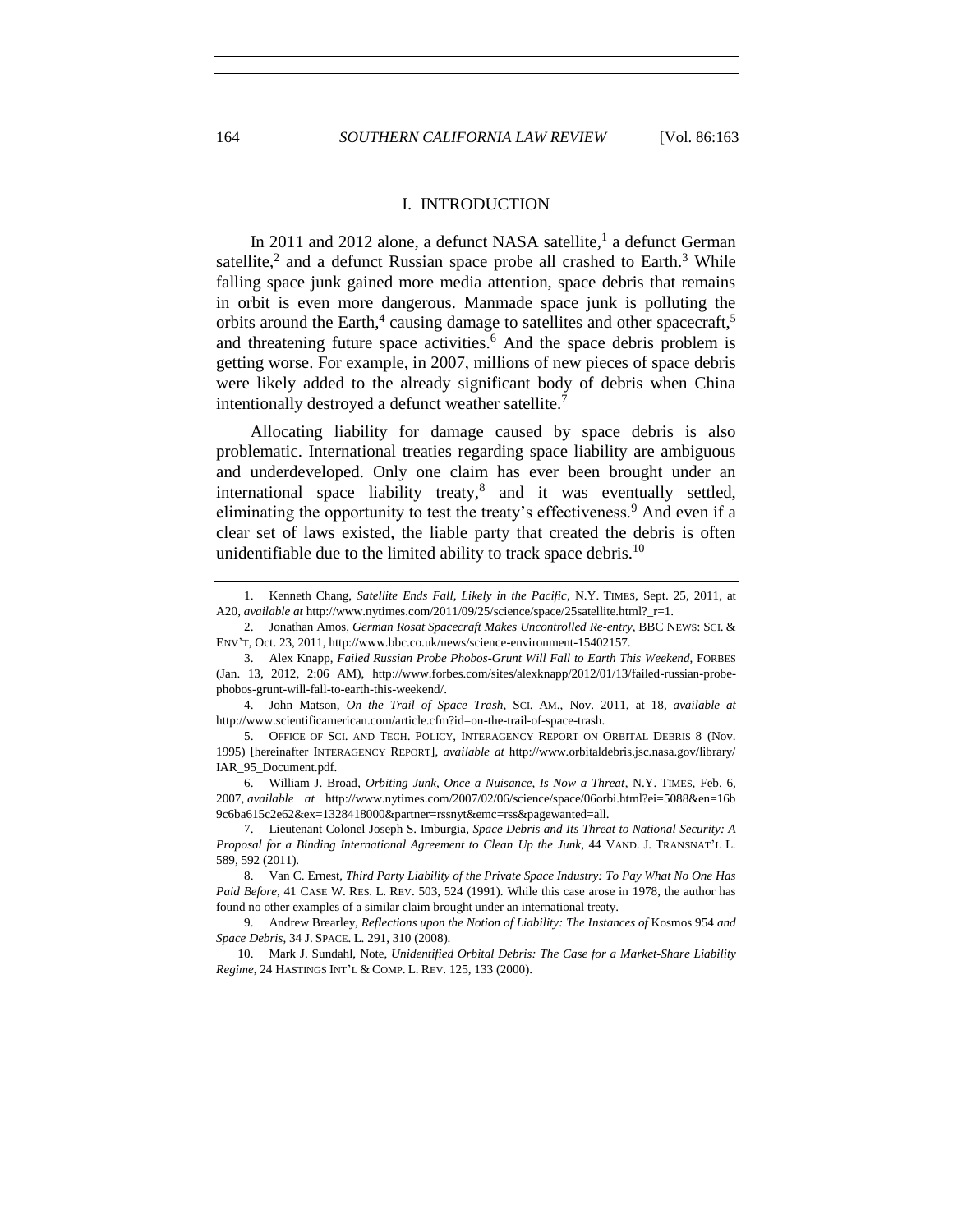New technology may help solve this identity issue. A new tracking system for space debris, Space Fence, may be able to track smaller debris and help determine who created it.<sup>11</sup> With the possibility of fewer identity issues hindering space debris damage claims from arising, space-liability law should be further developed.

This Note will argue that torts, specifically statutory negligence, negligence by breach of custom, malfunction liability, nuisance, and "live and let live," should be applied to orbital debris. Part II of this Note overviews the orbital debris problem, summarizing sources of debris, the fear of the "cascade effect," the impact of debris on different orbits, the dangers of debris, and the difficulties and new technologies related to tracking debris. Part III discusses the Liability Convention, an international treaty, whether it applies to space debris, and the different standards of liability for damage caused by debris on land and in space. Part IV argues that nuisance and negligence could apply to space debris. This section summarizes previous approaches to cause and identity issues in negligence claims. It then argues that if new tracking technology eliminates some identity issues, statutory negligence, negligence by breach of custom, malfunction liability, and nuisance should apply to space debris, either as "fault" under the Liability Convention or as their own causes of action. Finally, this section suggests that the "live and let live" rule be applied to damage caused by small debris. Lastly, Part V summarizes a few regulatory approaches to space debris and suggests regulations modeled after those relating to marine debris.

## II. ORBITAL DEBRIS BACKGROUND

#### A. SOURCES OF ORBITAL DEBRIS

<span id="page-2-1"></span><span id="page-2-0"></span>A number of space activities create debris. Some orbital debris comes from normal operations: a satellite may discard empty tanks, lens caps, rocket bodies, and other objects into space, contributing to debris.<sup>12</sup> Astronauts may also discard or drop objects into space.<sup>13</sup> Paint flaking and plastic and metal erosion on the surfaces of satellites $14$  as well as rocket dust and propellant all create small debris.<sup>15</sup>

<sup>11.</sup> Matson, *supra* not[e 4,](#page-1-1) at 18.

<sup>12.</sup> INTERAGENCY REPORT, *supra* not[e 5,](#page-1-2) at 11.

<sup>13.</sup> *Id*.

<sup>14.</sup> *Id.* at 13.

<sup>15.</sup> *Id.*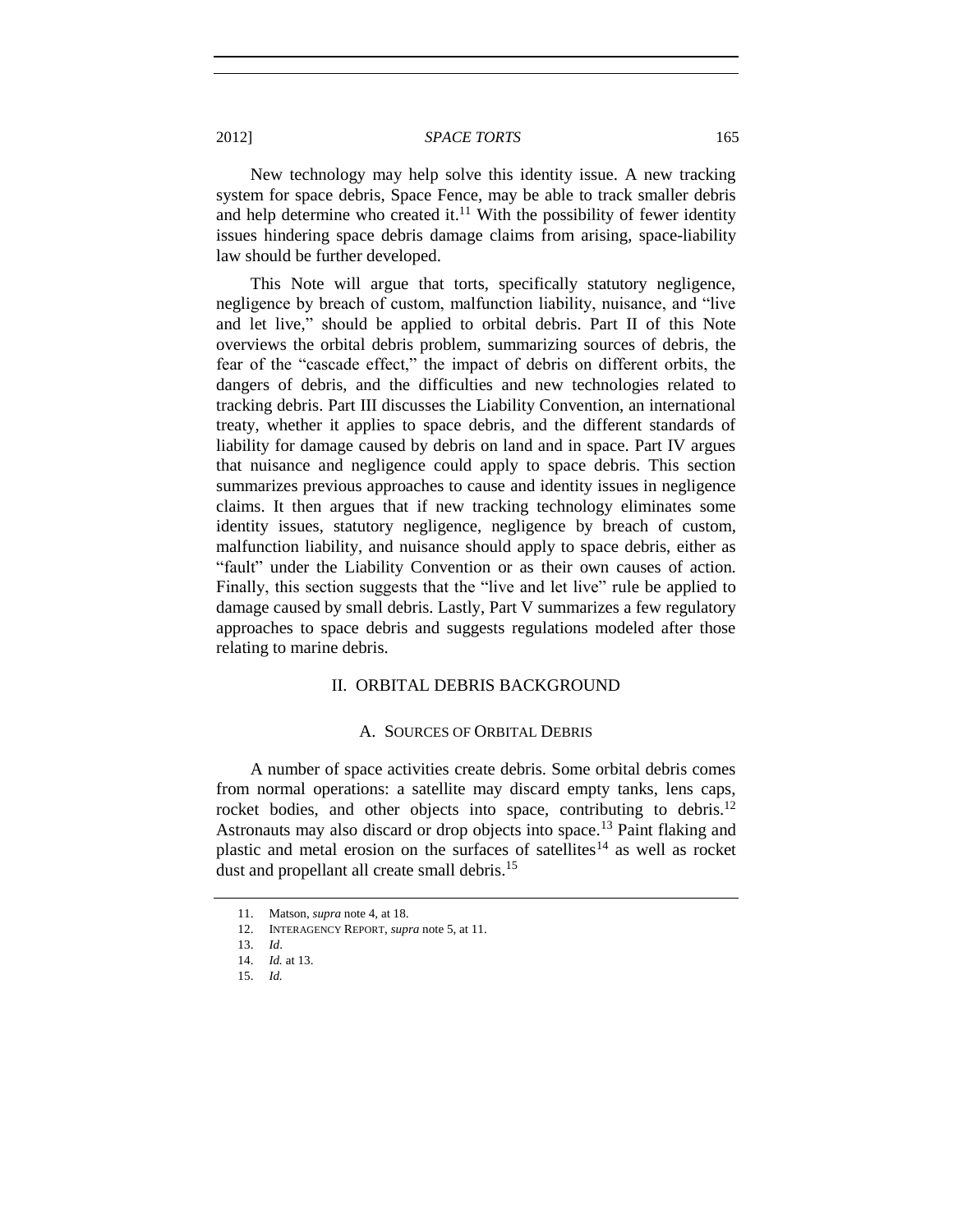Historically, most orbital debris originated from defunct satellite and rocket explosions.<sup>16</sup> At the end of a mission, an old satellite may explode because of the failure of its batteries, propellant, or pressurized tanks.<sup>17</sup> Explosion debris varies in size and amount depending on the type of explosion and the amount of small debris vaporized.<sup>18</sup> Between 1961 and 1995, 124 of these explosions were documented.<sup>19</sup> Satellites are sometimes also blown up intentionally. For example, in 2007, China intentionally destroyed a weather satellite, likely creating millions of new pieces of orbital debris.<sup>20</sup>

New NASA models predict that most orbital debris will now come from collisions between existing pieces of debris.<sup>21</sup> Defunct satellites, which are themselves considered debris, $^{22}$  may collide with other space objects, creating new pieces of space junk.<sup>23</sup> In 2009, a possibly defunct Russian satellite collided with a privately owned satellite, creating seven hundred new pieces of cataloged debris and likely thousands more pieces of small, uncataloged debris. $24$  These small pieces of debris may collide with one another, breaking up into even more pieces. $25$ 

# <span id="page-3-2"></span>B. THE CASCADE EFFECT

<span id="page-3-0"></span>Debris can stay in orbit for significant periods of time, varying from a few months to millions of years depending on the size of the object and its level of orbit.<sup>26</sup> Orbiting debris gradually falls and eventually either burns in the atmosphere or falls to Earth.<sup>27</sup> The majority of debris, satellites, and other cataloged objects are in lower orbits and will not fall to Earth for anywhere from a few months to a few hundred years.<sup>28</sup> Carbon dioxide that causes global warming on Earth also causes cooling of the thermosphere and a decrease in atmospheric density, which in turn causes debris to stay in orbit even longer.<sup>29</sup>

<span id="page-3-1"></span><sup>16.</sup> *Id.* at 10–12; Imburgia, *supra* not[e 7,](#page-1-3) at 595.

<sup>17.</sup> INTERAGENCY REPORT, *supra* not[e 5,](#page-1-2) at 12.

<sup>18.</sup> *Id.*

<sup>19.</sup> *Id.*

<sup>20.</sup> Imburgia, *supra* not[e 7,](#page-1-3) at 592.

<sup>21.</sup> *Id.* at 595.

<sup>22.</sup> HOWARD A. BAKER, SPACE DEBRIS: LEGAL AND POLICY IMPLICATIONS 4 (1989).

<sup>23.</sup> INTERAGENCY REPORT, *supra* not[e 5,](#page-1-2) at 12.

<sup>24.</sup> Imburgia, *supra* not[e 7,](#page-1-3) at 596.

<sup>25.</sup> *Id.*at 597.

<sup>26.</sup> INTERAGENCY REPORT, *supra* not[e 5,](#page-1-2) at 6, 8.

<sup>27.</sup> *Id.* at 6.

<sup>28.</sup> *Id.* at 4, 6.

<sup>29.</sup> Carolyn Fry, *CO2 Prolongs Life of 'Space Junk'*, BBC NEWS (May 5, 2005),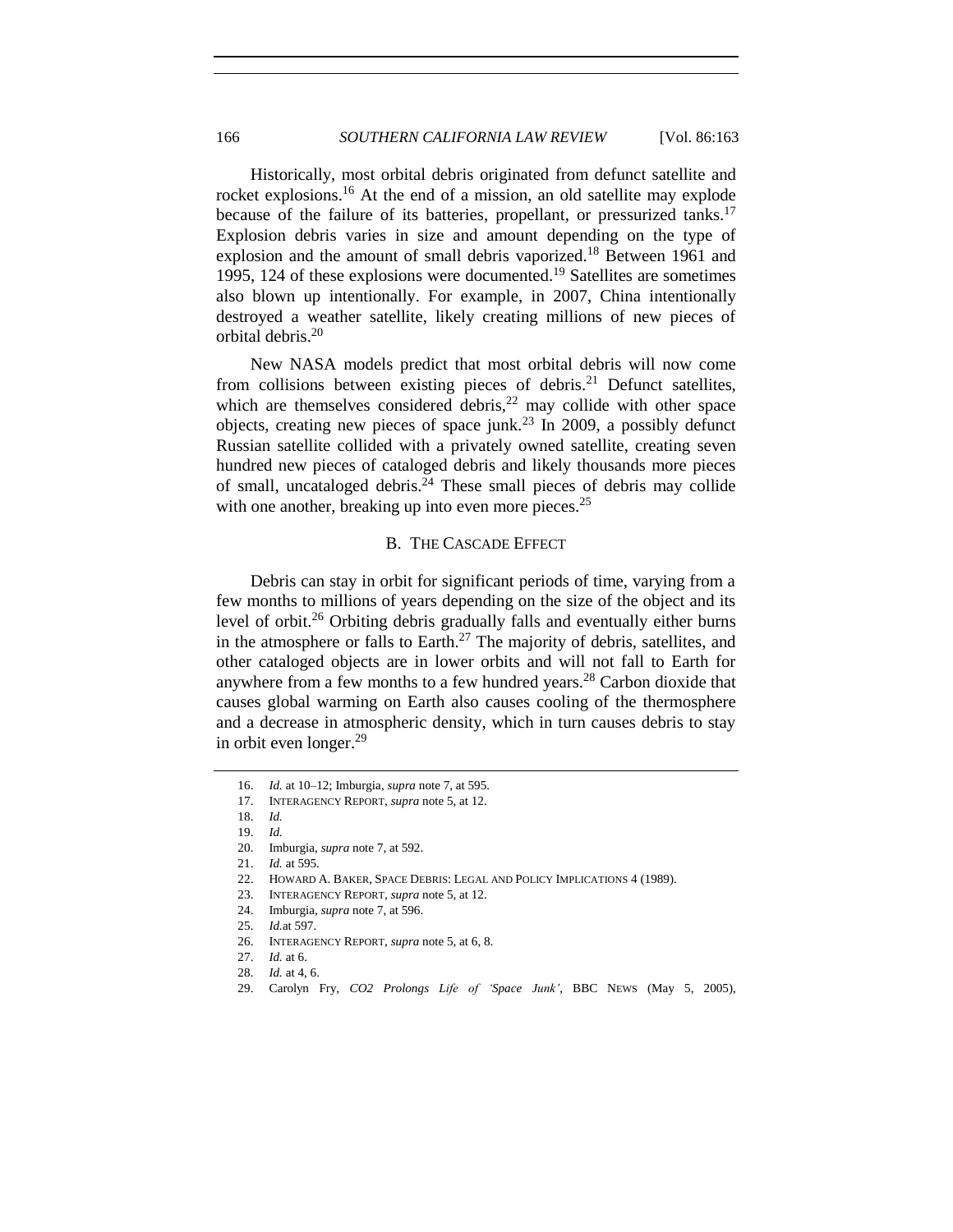Because debris may remain in orbit for years and collisions between existing pieces of debris create new debris, orbital debris likely will be created more rapidly than it falls out of orbit.<sup>30</sup> New debris collides with other debris, causing an exponential growth of new debris, called the cascade effect.<sup>31</sup> The "critical density" of debris necessary to trigger the cascade effect may have existed as early as  $1995$ <sup>32</sup> At that time, over eight thousand pieces of debris were being tracked in orbit, and scientists feared that one large collision could trigger a chain reaction of more and more collisions.<sup>33</sup> In 2007, over ten thousand pieces of debris were being tracked, increasing the likelihood of a triggering collision.<sup>34</sup>

The risk of the cascade effect jumped with the destruction of the Chinese weather satellite.<sup>35</sup> In 2007, scientists believed the explosion created thousands of new pieces of traceable debris, increasing the total amount of orbital debris by more than 10 percent.<sup>36</sup> The collision that triggers the cascade effect will likely occur sooner than scientists originally believed.<sup>37</sup>

Proposed methods of removing existing orbital debris and slowing down the cascade effect have so far been too expensive to implement, though developing technology is promising.<sup>38</sup> Ideas include using lasers from Earth to destroy debris,  $39$  using balloons to intercept smaller pieces of debris,<sup>40</sup> and a "janitor" satellite that would retrieve space debris, reenter Earth, and burn debris in the atmosphere. $41$  The janitor satellite is being developed by the Swiss Space Center, and is especially promising, with the Swiss planning on eventually selling an entire fleet.<sup>42</sup> While debris removal technology may not yet be feasible, precautions exist to limit the amount of new debris created by future space activities and prevent increasing the risk

40. INTERAGENCY REPORT, *supra* not[e 5,](#page-1-2) at 36–37.

42. *Id.*

http://news.bbc.co.uk/2/hi/science/nature/4486049.stm.

<span id="page-4-0"></span><sup>30.</sup> Matson, *supra* not[e 4,](#page-1-1) at 18.

<sup>31.</sup> *Id.*; Imburgia, *supra* not[e 7,](#page-1-3) at 597.

<sup>32.</sup> Broad, *supra* not[e 6.](#page-1-4)

<sup>33.</sup> *Id.*

<sup>34.</sup> *Id.*

<sup>35.</sup> *See id.*; Imburgia, *supra* note [7,](#page-1-3) at 592.

<sup>36.</sup> Imburgia, *supra* not[e 7,](#page-1-3) at 600.

<sup>37.</sup> Broad, *supra* not[e 6.](#page-1-4)

<sup>38.</sup> *Id.* (providing comments by Donald J. Kessler, a former head of the orbital debris program at NASA and a leading figure in pioneering analysis of the spacing threat).

<sup>39.</sup> *Id.*

<sup>41.</sup> John Heilprin, *Swiss Craft Janitor Satellites to Grab Space Junk*, YAHOO! NEWS (Feb. 15,

<sup>2012),</sup> http://news.yahoo.com/swiss-craft-janitor-satellites-grab-space-junk-113516830.html.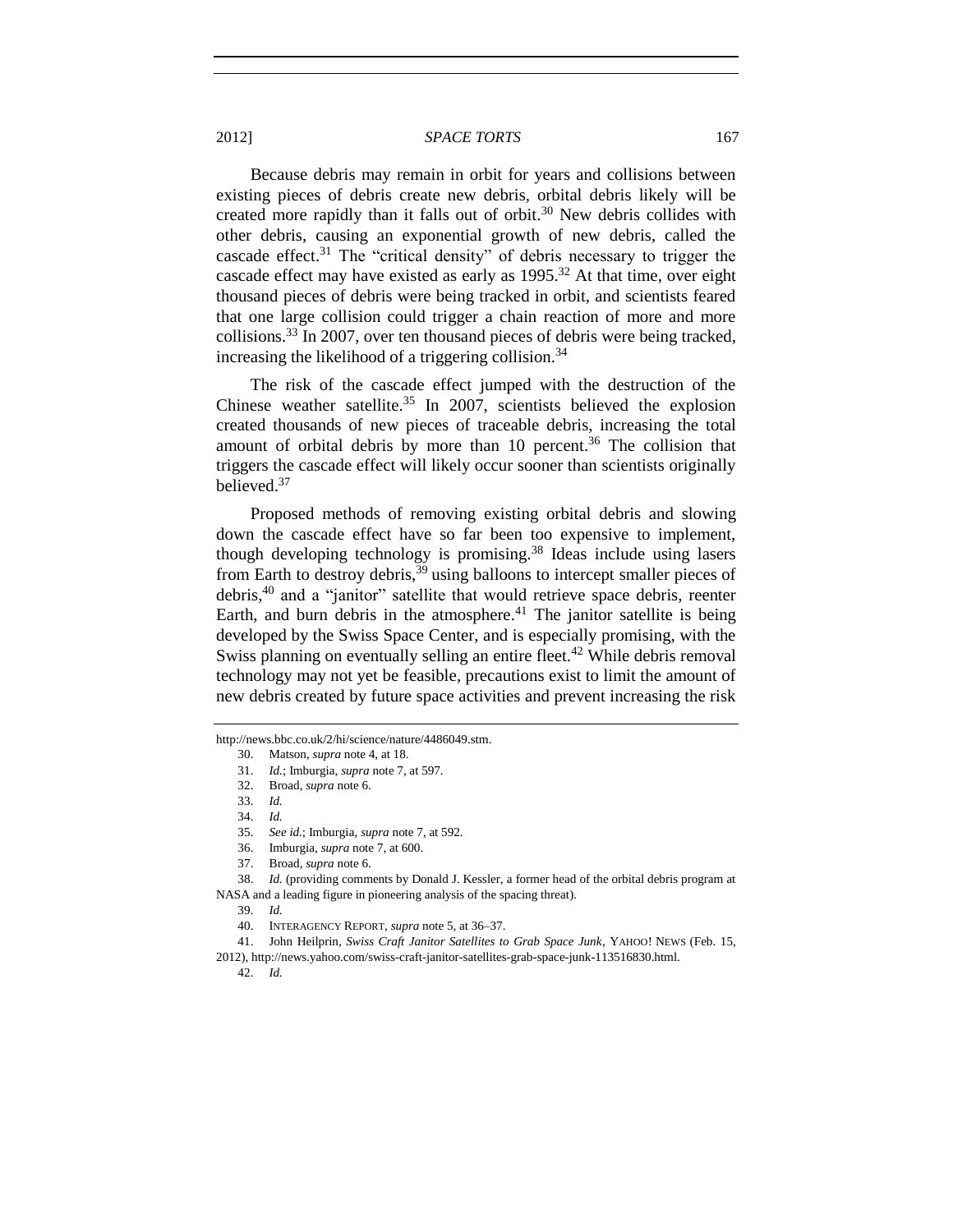<span id="page-5-0"></span>of triggering the cascade effect.<sup>43</sup>

#### C. ORBITS

<span id="page-5-2"></span>Orbital debris exists mostly in two types of orbits, Lower Earth Orbit ("LEO") and Geostationary Earth Orbit ("GEO").<sup>44</sup> As of 1995, LEO contained the most orbital debris, while GEO contained the second most.<sup>45</sup> LEO is generally considered to be between 100 km and 1000 km above sea level.<sup>46</sup> The range is valuable because satellites in LEO can fly over the entire Earth. $47$  This orbit is typically used for high-resolution imaging satellites,<sup>48</sup> and increasingly for cellular phone and other telecommunication activities.<sup>49</sup>

<span id="page-5-3"></span>GEO is a much narrower orbit, roughly  $35,787$  km above sea level.<sup>50</sup> Satellites in GEO rotate in sync with the Earth at 3074.7 meters per second,<sup>51</sup> constantly remaining over the same spot on Earth.<sup>52</sup> The orbit is typically used for weather, remote sensing, and telecommunications.<sup>53</sup> Although LEO has the worst debris problem,<sup>54</sup> GEO's narrow range and importance make debris there especially dangerous.<sup>55</sup> To maintain order in the narrow range, orbits within GEO are allotted by the International Telecommunication Union ("ITU").<sup>56</sup> The ITU keeps "an orderly recording of the positions assigned by countries to geostationary satellites."<sup>57</sup>

#### <span id="page-5-4"></span>D. DANGERS OF ORBITAL DEBRIS

<span id="page-5-1"></span>Orbital debris can cause damage to satellites and spacecrafts,<sup>58</sup>

49. Mark Nogueira, Comment, *The Benefits of Low-Earth Orbiting Satellite Technology for the International Community: Can the Potential be Realized?*, 5 IND. J. GLOBAL LEGAL STUD. 739, 739–40 (1998).

51. GIJSBERTHA CORNELIA MARIA REIJNEN & WILLEM DE GRAAFF, THE POLLUTION OF OUTER SPACE, IN PARTICULAR OF THE GEOSTATIONARY ORBIT 3 (1989).

55. Pusey, *supra* not[e 46,](#page-5-2) at 430.

<sup>43.</sup> INTERAGENCY REPORT, *supra* not[e 5,](#page-1-2) at 35–37.

<sup>44.</sup> *Id.* at 4.

<sup>45.</sup> *Id.*

<sup>46.</sup> Natalie Pusey, Note, *The Case for Preserving Nothing: The Need for a Global Response to the Space Debris Problem*, 21 COLO. J. INT'L ENVTL. L. & POL'Y 425, 426 (2010).

<sup>47.</sup> *Id.* at 427.

<sup>48.</sup> *Id.*

<sup>50.</sup> Pusey, *supra* not[e 46,](#page-5-2) at 427.

<sup>52.</sup> Pusey, *supra* not[e 46,](#page-5-2) at 427.

<sup>53.</sup> *Id.*

<sup>54.</sup> INTERAGENCY REPORT, *supra* not[e 5,](#page-1-2) at 4.

<sup>56.</sup> CARL Q. CHRISTOL, SPACE LAW: PAST, PRESENT, AND FUTURE 99–100 (1991).

<sup>57.</sup> REIJNEN & DE GRAAFF, *supra* not[e 51,](#page-5-3) at 86.

<sup>58.</sup> INTERAGENCY REPORT, *supra* not[e 5,](#page-1-2) at 3.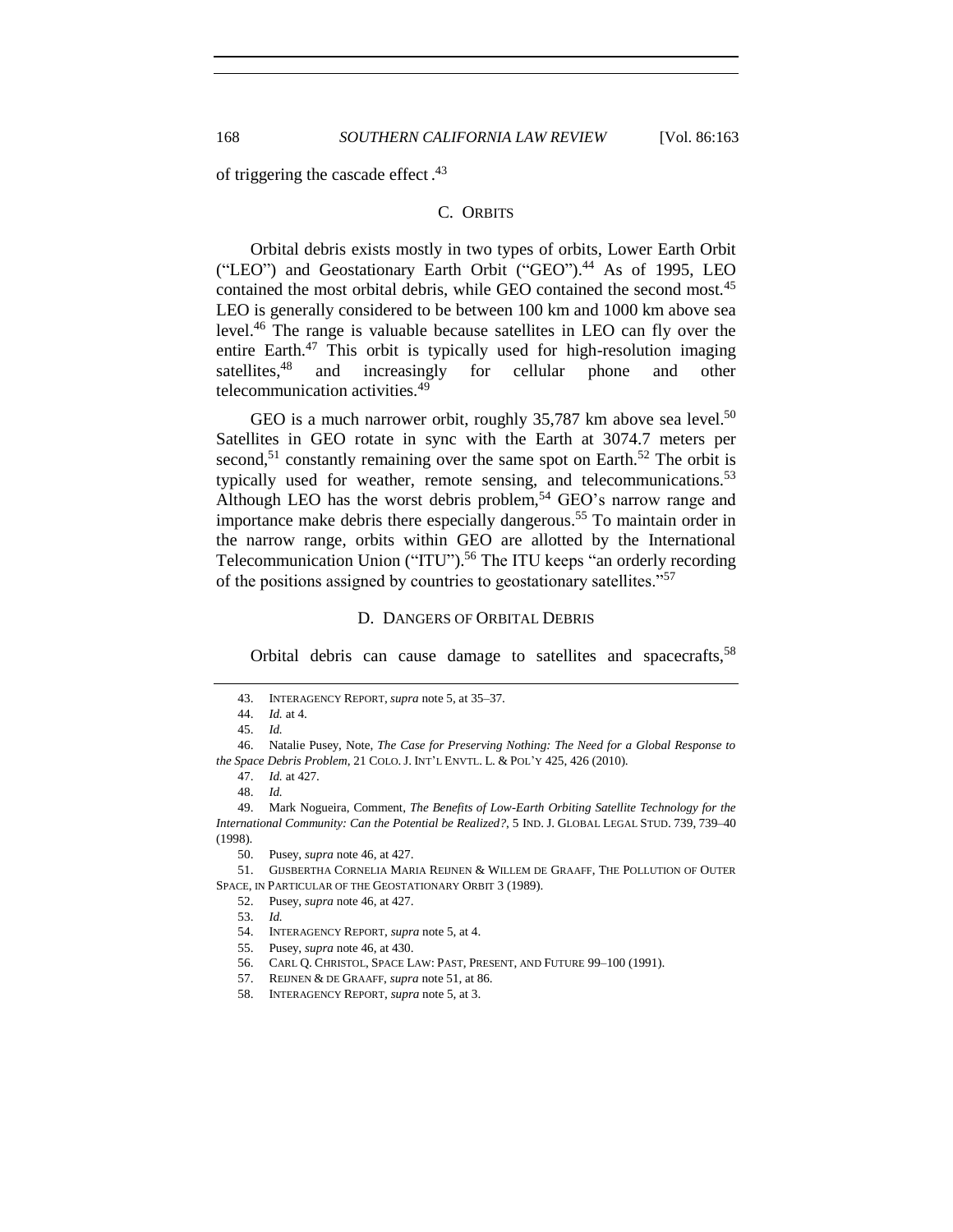<span id="page-6-2"></span><span id="page-6-0"></span>endanger astronauts,<sup>59</sup> cause damage on Earth,<sup>60</sup> and prevent future space activities.<sup>61</sup> Debris can travel up to 30,000 kilometers per hour so that even tiny pieces can cause serious damage to functioning satellites.<sup>62</sup> Debris smaller than 0.01 cm in diameter can cause erosion and surface pitting to satellites and other spacecraft.<sup>63</sup> This type of small debris is abundant, and over time, can significantly damage spacecraft surfaces, such as windows.<sup>64</sup> Orbital debris has repeatedly damaged the solar panels on the Hubble telescope,<sup>65</sup> and twenty-seven International Space Station windows over eighteen flights have been replaced as a result of damage caused by small paint flakes.<sup>66</sup> Small debris can also seriously damage sensitive instruments on the outside of satellites and spacecrafts.<sup>67</sup>

<span id="page-6-1"></span>Debris larger than 0.01 cm can cause greater damage. Pieces of debris between 0.01 and 1 cm can cause "serious" damage, and pieces of debris larger than 1 cm can cause "catastrophic" damage to satellites and spacecraft.<sup>68</sup> Serious or catastrophic damage caused by collisions with orbital debris have already occurred. The first confirmed collision between a satellite and space debris occurred in 1996 when a French satellite was damaged by debris from a decade-old rocket explosion.<sup>69</sup> A Japanese Midori satellite was likely damaged by another collision,  $70$  and in 1998, a missile's expended third stage was destroyed by debris.<sup>71</sup> The 2009 collision between a defunct Russian satellite and a privately owned satellite was an unprecedented collision of large debris,<sup>72</sup> and it jeopardized more

63. INTERAGENCY REPORT, *supra* not[e 5,](#page-1-2) at 8.

- 65. Sundahl, *supra* not[e 10,](#page-1-5) at 130.
- 66. *Id.*; Jones, Fuentes & Wright, *supra* not[e 62.](#page-6-0)

67. *See* Lawrence D. Roberts, *Addressing the Problem of Orbital Space Debris: Combining International Regulatory and Liability Regimes*, 15 B.C. INT'L & COMP. L. REV. 51, 55–56 (1992) (describing the destruction that can be caused by debris).

- 69. Jones, Fuentes & Wright, *supra* not[e 62;](#page-6-0) Fry, *supra* not[e 29.](#page-3-1)
- 70. Sundahl, *supra* not[e 10,](#page-1-5) at 130.
- 71. *Id.*

72. Traci Watson, *Two Satellites Collide 500 Miles over Siberia*, USA TODAY (Feb 12, 2009, 12:42 AM), http://www.usatoday.com/tech/science/space/2009-02-11-satellites\_N.htm.

<sup>59.</sup> Matson, *supra* not[e 4,](#page-1-1) at 18.

<sup>60.</sup> *See* Michael Listner, *Revisiting the Liability Convention: Reflections on ROSAT, Orbital Space Debris, and the Future of Space Law*, THE SPACE REV. (Oct. 17, 2011), http://thespacereview.com/article/1948/1 (describing 2011 re-entry of a NASA satellite).

<sup>61.</sup> Broad, *supra* not[e 6.](#page-1-4)

<sup>62.</sup> Kathy Jones, Krista Fuentes & David Wright, *A Minefield in Earth Orbit: How Space Debris Is Spinning Out of Control [Interactive]*, SCI. AM. (Feb. 1, 2012), http://www.scientificamerican.com/ article.cfm?id=how-space-debris-spinning-out-of-control (click on the tab "Debris in Orbit"); INTERAGENCY REPORT, *supra* note [5,](#page-1-2) at 8 (describing the energy in a 1.3 mm piece of debris traveling at 10 kilometers per second as the same as that of a 22 caliber long rifle bullet).

<sup>64.</sup> *Id.* at 8, 13.

<sup>68.</sup> INTERAGENCY REPORT, *supra* not[e 5,](#page-1-2) at 8.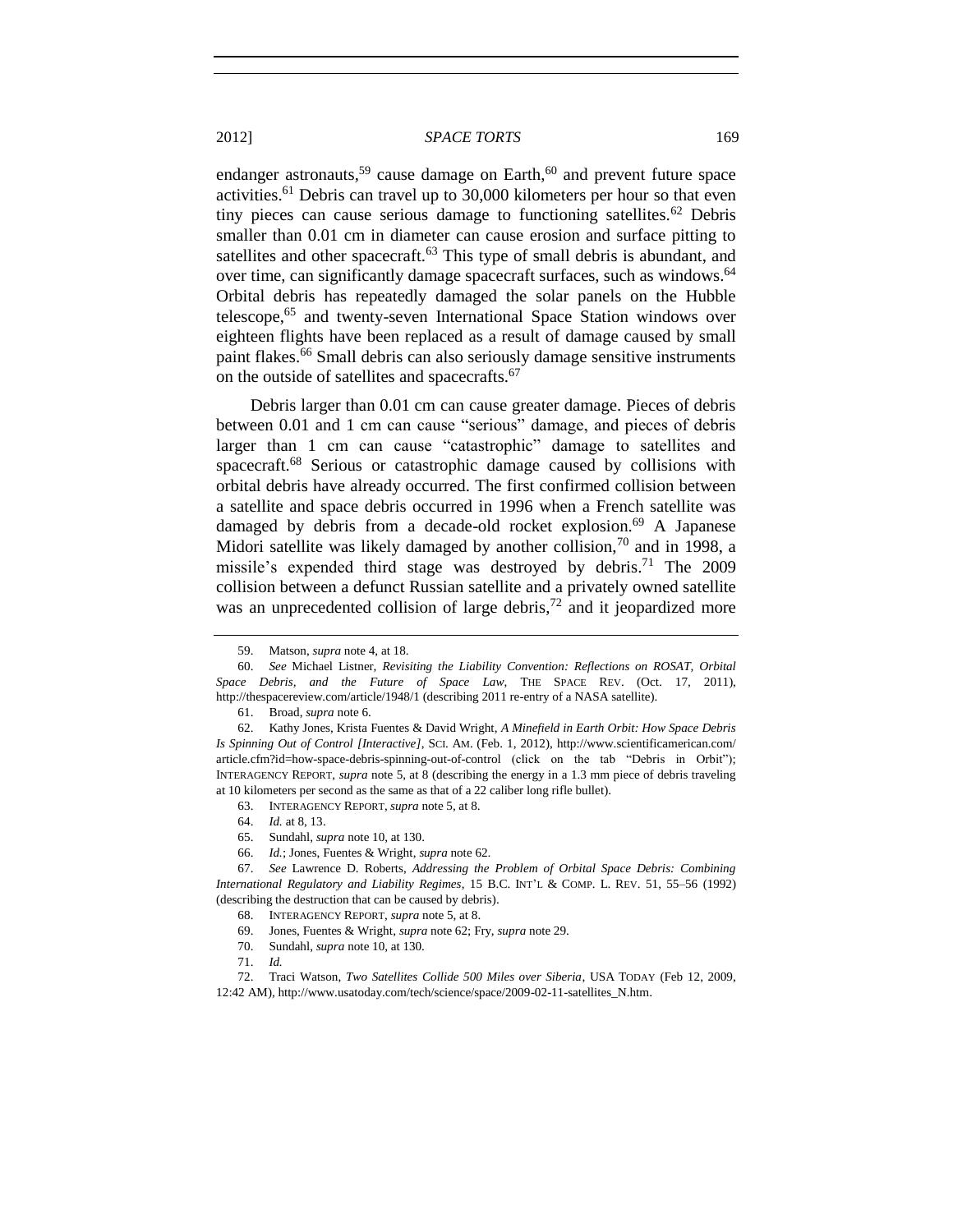satellites near the collision, "right there in the heart of the cloud" of debris created by the accident.<sup>73</sup>

Orbital debris is also a danger to astronauts. A 1 cm piece of debris can penetrate the crew compartment of a spacecraft.<sup>74</sup> Because these compartments are pressurized, a puncture could kill astronauts inside and destroy the spacecraft.<sup>75</sup> A 0.5 mm piece of debris can puncture an astronaut's spacesuit,<sup>76</sup> and even a paint chip can kill an astronaut outside a spacecraft.<sup>77</sup> Because of these dangers, the International Space Station maneuvers around debris when a possible collision is identified.<sup>78</sup> Even more dangerous is when debris is not detected in time to maneuver the Space Station.<sup>79</sup> When this occurs, astronauts may have to move to other spaceships attached to the Station so that they can close hatches and maintain pressure if the Space Station is punctured.<sup>80</sup> In 2011, a piece of debris came within a few hundred meters of the Station, and for their safety, six astronauts boarded these outside spaceships.<sup>81</sup>

<span id="page-7-0"></span>Debris can also reenter Earth and cause damage on land. In 1978, Cosmos 954, a Soviet spy satellite,  ${}^{82}$  became depressurized and started to deorbit to Earth.<sup>83</sup> After a failed attempt to move the satellite to a higher orbit, it crashed into an uninhabited area of Canada, spreading debris over 124,000 square miles. $84$  The satellite was powered by a nuclear reactor,  $85$ and the debris was radioactive.<sup>86</sup> Canada located and cleaned up the crash site wreckage and dangerous nuclear material at a cost of C\$13.97 million.<sup>87</sup>

Other reentries include a NASA satellite's fall to Earth in 2011. The

77. James P. Lampertius, Note, *The Need for an Effective Liability Regime for Damage Caused by Debris in Outer Space*, 13 MICH. J. INT'L L. 447, 450 (1992).

<sup>73.</sup> *Id.*

<sup>74.</sup> Roberts, *supra* not[e 67,](#page-6-1) at 55.

<sup>75.</sup> *Id.*

<sup>76.</sup> *Id.*

<sup>78.</sup> Jones, Fuentes & Wright, *supra* not[e 62.](#page-6-0)

<sup>79.</sup> *Id.*

<sup>80.</sup> *Id.*

Matson, *supra* not[e 4,](#page-1-1) at 18.

<sup>82.</sup> Ernest, *supra* not[e 8,](#page-1-6) at 524.

<sup>83.</sup> Joseph A. Burke, Note, *Convention on International Liability for Damage Caused by Space Objects: Definition and Determination of Damages After the Cosmos 954 Incident*, 8 FORDHAM INT'L L.J. 255, 271 (1985).

<sup>84.</sup> Ernest, *supra* not[e 8,](#page-1-6) at 524–25.

<sup>85.</sup> Burke, *supra* not[e 83,](#page-7-0) at 271.

<sup>86.</sup> Ernest, *supra* not[e 8,](#page-1-6) at 524.

<sup>87.</sup> *Id.* at 525.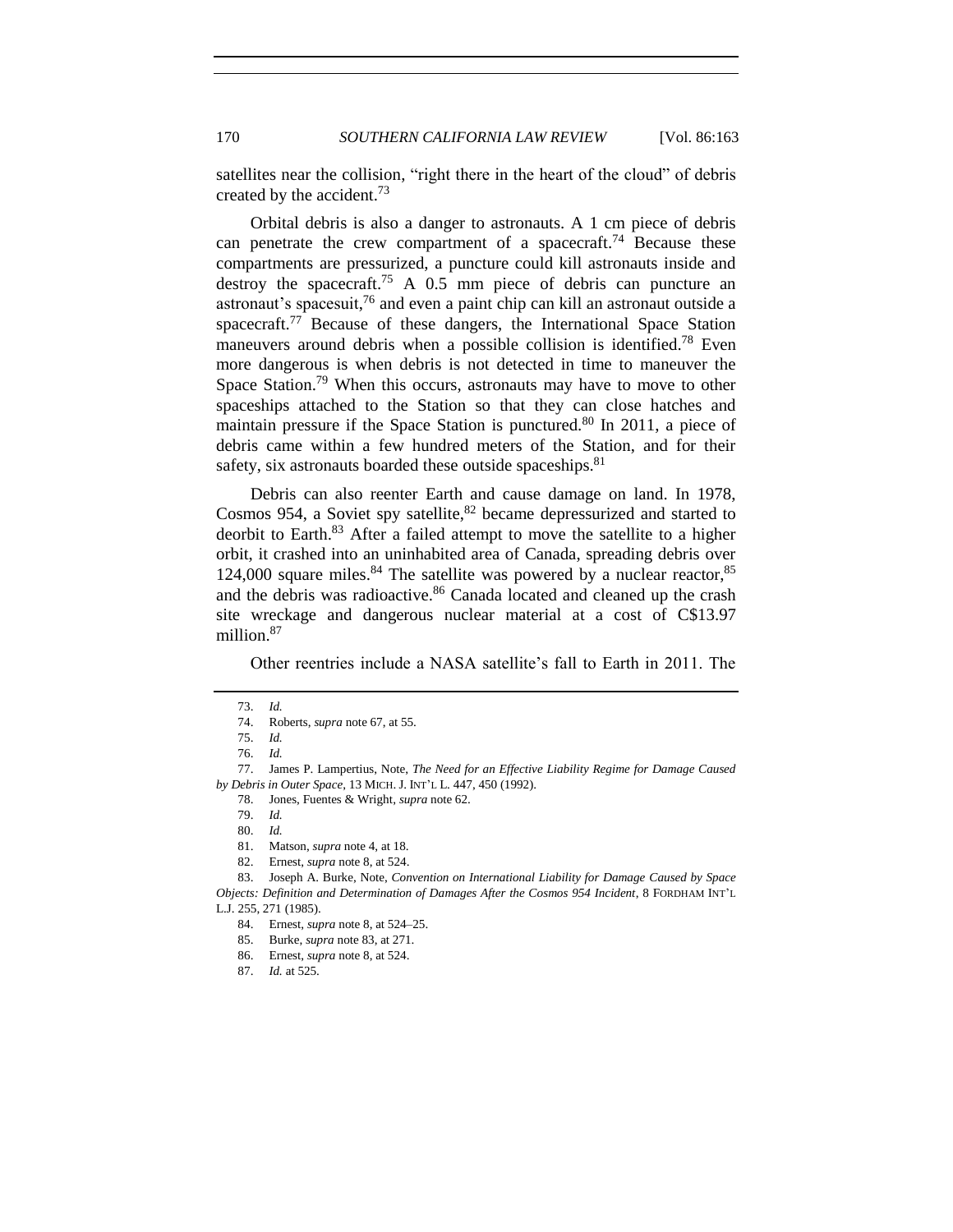twenty-year-old satellite ran out of fuel in 2005<sup>88</sup> and was moved to a lower orbit to reduce the risk of collision with the International Space Station.<sup>89</sup> The satellite weighed six tons.<sup>90</sup> It entered the atmosphere over the Pacific Ocean, where it likely broke up into twenty-six pieces, the largest weighing up to  $330$  pounds.<sup>91</sup> Although the satellite seemed to fall into the ocean over a 500-mile area and no injuries were reported, NASA initially estimated a one in 3200 chance that someone would be hit by the falling debris.<sup>92</sup> In 1979, a seventy-four ton NASA space station, Skylab, crashed into rural Australia, and a ten-ton NASA satellite fell to Earth the same year.<sup>93</sup> In 1997, an Oklahoma woman was hit by a falling piece of space debris from a rocket booster.<sup>94</sup>

Orbital debris can also add cost to and possibly prevent future space activities. Participants in space activities must design spacecraft to protect themselves against debris.<sup>95</sup> Spacecraft may need "more and more shielding," which is costly and adds weight.<sup>96</sup> The additional weight is even more costly because the heavier spacecraft requires a more expensive launch.<sup>97</sup> Scientists warn that "[s]ooner or later it gets too expensive to do business in space."<sup>98</sup>

#### E. TRACKING ORBITAL DEBRIS

<span id="page-8-0"></span>The limitations of debris tracking can make avoiding collisions and identifying creators of debris difficult, but new technology may alleviate these problems. When orbital debris is tracked, collisions can be avoided by maneuvering spacecraft out of its path.<sup>99</sup> NASA has maneuvered the

<span id="page-8-1"></span>

<sup>88.</sup> Dan Harris, Ned Potter & Jessica Hopper, *Space Satellite UARS Falling From Orbit*, ABC NEWS (Sept. 16, 2011), http://abcnews.go.com/Technology/space-satellite-uars-adrift-heading-earth/ story?id=14534076#.TydK6ONWqkA.

<sup>89.</sup> Chang, *supra* note [1.](#page-1-7)

<sup>90.</sup> Harris, *supra* not[e 88.](#page-8-1)

<sup>91.</sup> Chang, *supra* note [1.](#page-1-7)

<sup>92.</sup> *Id.*

<sup>93.</sup> Andre G. DeBusschere, *Liability for Damage Caused by Space Objects*, 3 J. INT'L L. & PRAC. 97, 100 (1994); Simone Baribeau, *NASA Satellite Biggest to Make Plunge to Earth Since 1979*, BLOOMBERG BUSINESSWEEK (Sept. 22, 2011), http://www.businessweek.com/news/2011-09-22/nasasatellite-biggest-to-make-plunge-to-earth-since-1979.html.

<sup>94.</sup> Chang, *supra* note [1.](#page-1-7)

<sup>95.</sup> Broad, *supra* not[e 6.](#page-1-4)

<sup>96.</sup> *Id.*

<sup>97.</sup> *Mars Odyssey: Aerobraking, Part 2*, CAL. INST. OF TECH., http://mars.jpl.nasa.gov/odyssey/ mission/timeline/mtaerobraking/aerobraking2/ (last visited Oct. 28, 2012).

<sup>98.</sup> Broad, *supra* not[e 6](#page-1-4) (quoting Donald J. Kessler, a former NASA official).

<sup>99.</sup> Jones, Fuentes & Wright, *supra* not[e 62.](#page-6-0)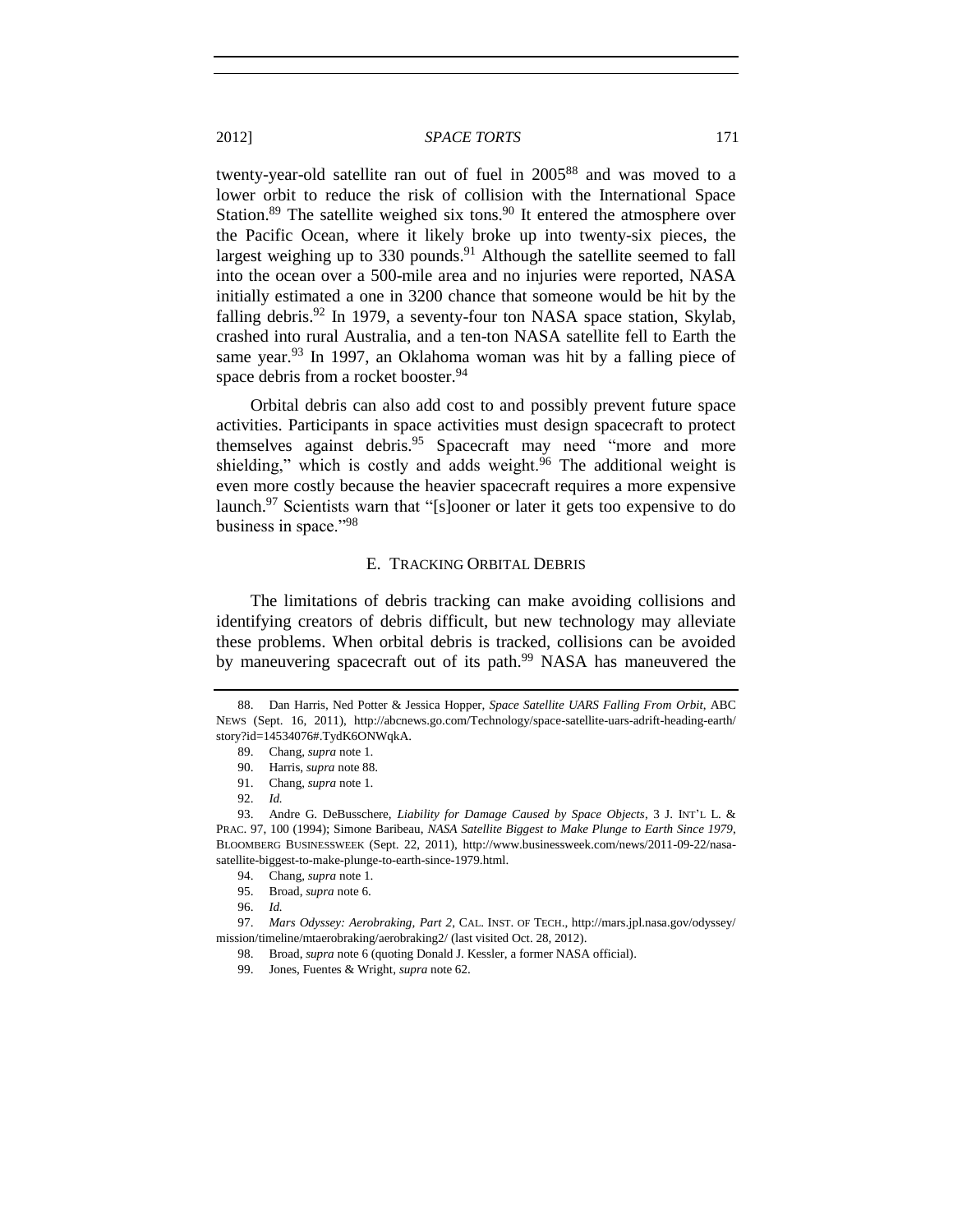Space Shuttle several times in the last decade to avoid debris.<sup>100</sup>

Debris can be tracked by either telescopes or radar,<sup>101</sup> though radar is most commonly used.<sup>102</sup> Radar can track smaller debris than telescopes, can track debris during the day as well as night, and can track debris during bad weather.<sup>103</sup> In the United States, NASA and the Department of Defense work together to track debris.<sup>104</sup> The Space Surveillance Network, operated by the Department of Defense, is usually capable of track debris as small as 1 cm,<sup>105</sup> but it cuts off tracking at 5 cm,<sup>106</sup> or roughly the size of a softball.<sup>107</sup> Other radar stations may be able to track some smaller debris.<sup>108</sup>

Unfortunately, debris smaller than 5 cm can still cause "catastrophic" damage.<sup>109</sup> Even if the Space Surveillance Network were to cut off debris tracking at 1 cm, debris that size could be responsible for serious damage.<sup>110</sup> Information about debris smaller than 1 cm is "estimated from minimal data."<sup>111</sup> Much of this information is based on explosion tests performed on Earth rather than observations of debris in space.<sup>112</sup> And collisions with small, untracked debris cannot always be avoided.<sup>113</sup>

Tracking limitations also make identifying who put debris into space difficult. The 1975 Convention on Registration of Objects Launched into Outer Space ("Registration Convention") requires that states must register the objects they launch into space with the United Nations.<sup>114</sup> The treaty has been ratified by fifty-four states, including the United States, Russia, and China.<sup>115</sup> When an object launched into space is registered and

108. Comm. on the Peaceful Uses of Outer Space, Scientific and Technical Subcomm., Technical Rep. on Space Debris U.N. Doc. A/AC.105/720, at 6 (1999), *available at* http://www.unoosa.org/ pdf/reports/ac105/AC105\_720E.pdf.

<span id="page-9-0"></span><sup>100.</sup> *Id.*

<sup>101.</sup> Sundahl, *supra* not[e 10,](#page-1-5) at 133.

<sup>102.</sup> *See* Matson, *supra* not[e 4,](#page-1-1) at 18 (describing the current system of tracking that uses radar).

<sup>103.</sup> Sundahl, *supra* not[e 10,](#page-1-5) at 133.

<sup>104.</sup> Jones, Fuentes & Wright, *supra* not[e 62.](#page-6-0)

<sup>105.</sup> Roberts, *supra* not[e 67,](#page-6-1) at 54.

<sup>106.</sup> Jones, Fuentes & Wright, *supra* not[e 62.](#page-6-0)

<sup>107.</sup> Matson, *supra* not[e 4,](#page-1-1) at 18 (describing the size of debris that is currently tracked.)

<sup>109.</sup> INTERAGENCY REPORT, *supra* not[e 5,](#page-1-2) at 8.

<sup>110.</sup> *Id.*

<sup>111.</sup> Roberts, *supra* not[e 67,](#page-6-1) at 54.

<sup>112.</sup> *Id.*

<sup>113.</sup> Jones, Fuentes & Wright, *supra* not[e 62.](#page-6-0)

<sup>114.</sup> Convention on the Registration of Objects Launched into Outer Space, *opened for signature* Jan. 14, 1975, 28 U.S.T. 695 [hereinafter Registration Convention]; Jennifer M. Seymour, Note, *Containing the Cosmic Crisis: A Proposal for Curbing the Perils of Space Debris*, 10 GEO. INT'L ENVTL. L. REV. 891, 901 (1998).

<sup>115.</sup> Imburgia, *supra* not[e 7,](#page-1-3) at 618.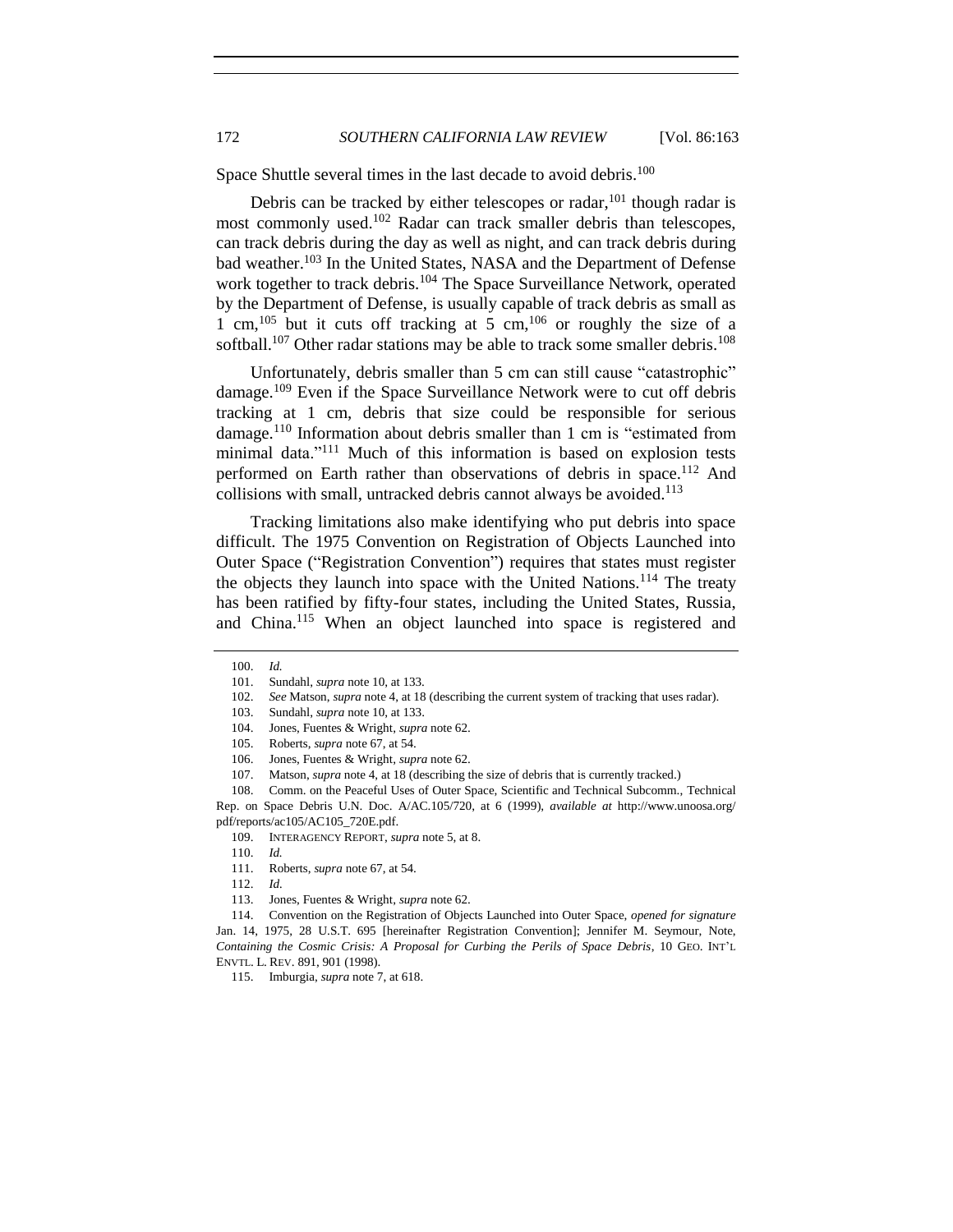continuously tracked, the source of the object and any debris it creates can be identified.<sup>116</sup> Even if the source of debris that causes damage cannot be easily determined, other parties tracking debris are required to help determine the source.<sup>117</sup> The party responsible for putting the debris into space can then potentially face liability.

But many launches go unregistered, demonstrated by the fact that no launch has ever been registered with a military purpose.<sup>118</sup> And even if a space object that causes debris is registered, the source of debris that is too small to track may still not be identifiable.<sup>119</sup>

New technology may eliminate some tracking problems. The United States Air Force is working on an improved tracking system for orbital debris called Space Fence, which is expected to be functional by  $2017$ <sup>120</sup> Space Fence would replace a system from the 1960s with newer radar that uses smaller wavelengths to detect smaller debris.<sup>121</sup> Other "smaller-scale projects" are also in development.<sup>122</sup> Instead of debris the size of a softball, debris the size of a marble could potentially be tracked with Space Fence.<sup>123</sup> While this may still be larger than the very small debris that causes window damage on the Space Station, the type of debris that causes catastrophic and serious damage may become easier to track. This improved tracking would make maneuvers to avoid collisions possible more often.<sup>124</sup> The technology could also help in identifying debris' sources because debris from a space object that is registered and continuously tracked can often be identified.<sup>125</sup>

#### III. THE LIABILITY CONVENTION

#### A. BACKGROUND

<span id="page-10-1"></span><span id="page-10-0"></span>The Convention on International Liability for Damage Caused by Space Objects ("Liability Convention") "represent[s] the most effective

<sup>116.</sup> Sundahl, *supra* not[e 10,](#page-1-5) at 132.

<sup>117.</sup> Seymour, *supra* not[e 114,](#page-9-0) at 901.

<sup>118.</sup> Imburgia, *supra* not[e 7,](#page-1-3) at 618–19.

<sup>119.</sup> Sundahl, *supra* not[e 10,](#page-1-5) at 133.

<sup>120.</sup> John Matson, *U.S. Taking Initial Steps to Grapple with Space Debris Problem*, SCI. AM. (Aug. 31, 2011), http://www.scientificamerican.com/article.cfm?id=orbital-debris-space-fence.

<sup>121.</sup> *Id.*

<sup>122.</sup> *Id.*

<sup>123.</sup> *Id.*

<sup>124.</sup> *See* Jones, Fuentes & Wright, *supra* not[e 62](#page-6-0) (describing maneuvers when debris is tracked).

<sup>125.</sup> *See* Seymour, *supra* note [114,](#page-9-0) at 901 (describing the Registration Convention's system of tracking debris).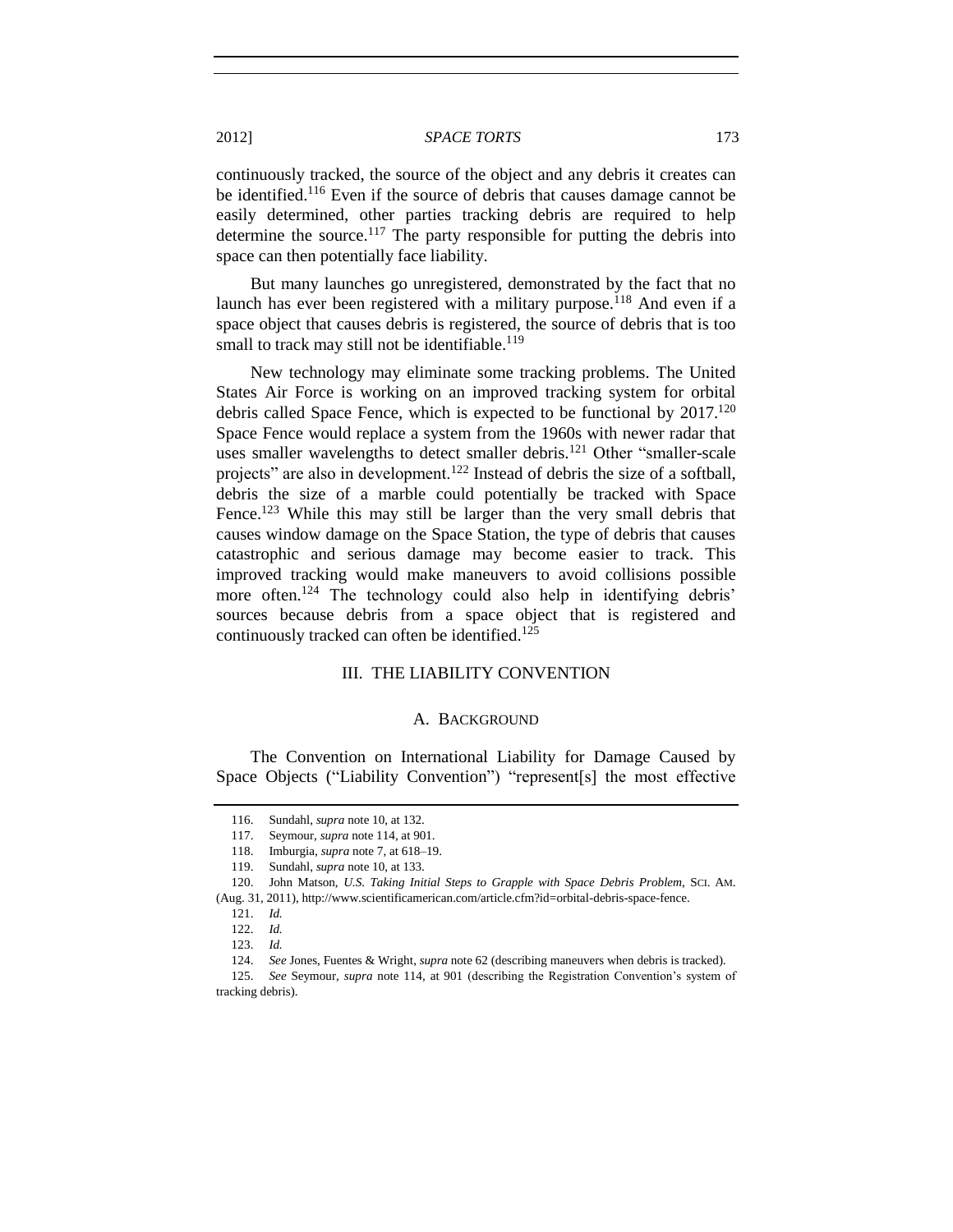regulation of the space environment to date."<sup>126</sup> The treaty was endorsed by the United Nations General Assembly in 1971 and took effect in  $1972$ ,  $127$ with the United States, Russia, and China among its parties.<sup>128</sup> It imposes liability on states whose space objects cause damage or are involved in accidents.<sup>129</sup> Although the Liability Convention is an international treaty, this Note argues, as others have, that some type of tort law similar to that of the United States, whether through the Liability Convention or otherwise, would be appropriate for claims arising from damage caused by space debris.<sup>130</sup>

<span id="page-11-0"></span>The Liability Convention allows states to bring claims against other states, but private companies that are damaged by a space object may petition their government to bring a claim on their behalf.<sup>131</sup> And if a private company causes damage, a victim may also recover because states are held liable for damage caused by all objects launched within their borders, whether the space object was launched or owned by the state or a private actor.<sup>132</sup>

States party to the Liability Convention have waived their sovereign immunity to the extent the Liability Convention applies to a case.<sup>133</sup> The treaty encourages a diplomatic approach to settling claims, but if diplomacy is unsuccessful, a claims commission recommends an award.<sup>134</sup>

134. Joel Stroud, *Space Law Provides Insights on How the Existing Liability Framework Responds to Damages Caused by Artificial Outer Space Objects*, 37 REAL PROP. PROB. & TR. J. 363, 374–75 (2002).

<span id="page-11-1"></span><sup>126.</sup> Roberts, *supra* not[e 67,](#page-6-1) at 63.

<sup>127.</sup> Burke, *supra* not[e 83,](#page-7-0) at 255.

<sup>128.</sup> Imburgia, *supra* not[e 7,](#page-1-3) at 616.

<sup>129.</sup> Burke, *supra* not[e 83,](#page-7-0) at 257.

<sup>130.</sup> *See* BAKER, *supra* note [22,](#page-3-2) at 71 (evaluating the applicability of res ipsa claims brought for damage caused by orbital debris); CHRISTOL, *supra* note [56,](#page-5-4) at 232 (arguing that following the Liability Convention, "the general criteria for a fair international tort law for the space environment are now in place"); Lauren Bressack, Note, *Addressing the Problem of Orbital Pollution: Defining a Standard of Care to Hold Polluters Accountable*, 43 GEO. WASH. INT'L L. REV. 741, 768–69 (2011) (arguing that negligence is "fault" within the meaning of the Liability Convention); Marc S. Firestone, Comment, *Problems in the Resolution of Disputes Concerning Damage Caused in Outer Space*, 59 TUL. L. REV. 747, 755–58 (1985) (discussing choice-of-law issues relating to damage caused in space and questioning whether any one nation's law should apply, though still acknowledging that some type of tort law is appropriate). This Note argues that the bases of recovery discussed below would be appropriate for space debris. But, even if not all the bases of liability under American tort law could be brought under the Liability Convention, some claims based on American tort law could still be brought outside of the treaty. *See* Joseph A. Bosco, *Manufacturer Liability to Third Parties for Outer Space Activities*, 7 NORTHROP U. L.J. 1, 1–30 (1986) (describing that American courts could exercise jurisdiction over space tort claims, and that American tort law could apply).

<sup>131.</sup> Firestone, *supra* note [130,](#page-11-0) at 758–59.

<sup>132.</sup> Ernest, *supra* not[e 8,](#page-1-6) at 520.

<sup>133.</sup> R. BENDER, LAUNCHING AND OPERATING SATELLITES: LEGAL ISSUES 308–09 (1998).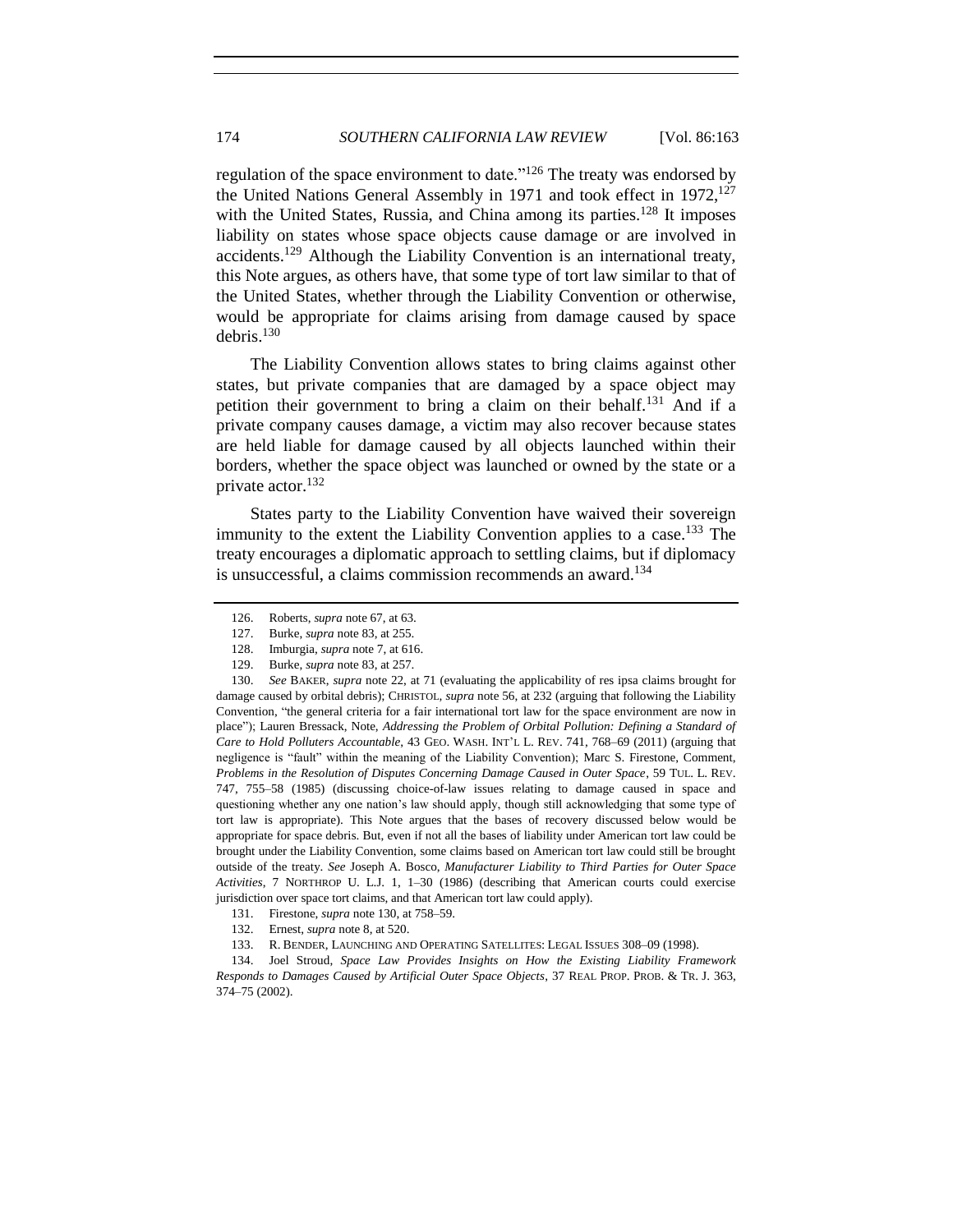#### B. APPLICATION TO SPACE DEBRIS

<span id="page-12-2"></span>Whether the treaty applies to all space debris is unclear, but the Liability Convention likely covers at least some types of debris.<sup>135</sup> The Liability Convention concerns "liability for damage caused by space objects."<sup>136</sup> Article I of the treaty states that "The term 'space object' includes component parts of a space object as well as its launch vehicle and parts thereof."<sup>137</sup>

The treaty's definition of "space object" extends to large debris such as an entire defunct satellite,<sup>138</sup> but there is debate whether "component" parts of a space object" include other types of space debris. Some academics believe that the lack of a definition of "component parts" makes the Liability Convention's application to smaller space debris uncertain.<sup>139</sup> Others argue that "component parts of a space object" include all space debris.<sup>140</sup> Commentators who believe the Liability Convention has a broader application to space debris argue that it is reasonable to believe that "component parts" include objects not connected to a satellite or space object.<sup>141</sup> They argue that small, unconnected pieces of debris such as explosion fragments or loose screws fall within the meaning of "component parts."<sup>142</sup> The Liability Convention may not extend to debris as small as a paint flake, but commentators largely agree that the treaty extends to at least some pieces of debris smaller than an entire defunct satellite.

# C. DAMAGE ON EARTH

<span id="page-12-1"></span>The Liability Convention treats damage caused by space objects on Earth differently from damage caused by space objects in space. The treaty states in Article II that "[a] launching State shall be absolutely liable to pay compensation for damage caused by its space object on the surface of the

<span id="page-12-0"></span>

<sup>135.</sup> Roberts, *supra* note [67,](#page-6-1) at 64 (summarizing commentators' opinions of the Liability Convention's applicability to space debris).

<sup>136.</sup> Convention on International Liability for Damage Caused by Space Objects, Mar. 29, 1972, 24 U.S.T. 2389, 2391 [hereinafter Liability Convention].

<sup>137.</sup> *Id.* at 2392.

<sup>138.</sup> *See* Burke, *supra* not[e 83,](#page-7-0) at 271–80 (describing the reentry of the Cosmos into Canada. The incident is the only invocation of the Liability Convention to date. There was argument over what damages were covered by the treaty, and the incident was resolved diplomatically. There was never, however, an argument that the entire satellite was not covered by the Liability Convention).

<sup>139.</sup> Imburgia, *supra* not[e 7,](#page-1-3) at 616.

<sup>140.</sup> Roberts, *supra* not[e 67,](#page-6-1) at 64.

<sup>141.</sup> Seymour, *supra* not[e 114,](#page-9-0) at 900.

<sup>142.</sup> Listner, *supra* not[e 60;](#page-6-2) BAKER, *supra* not[e 22,](#page-3-2) at 64.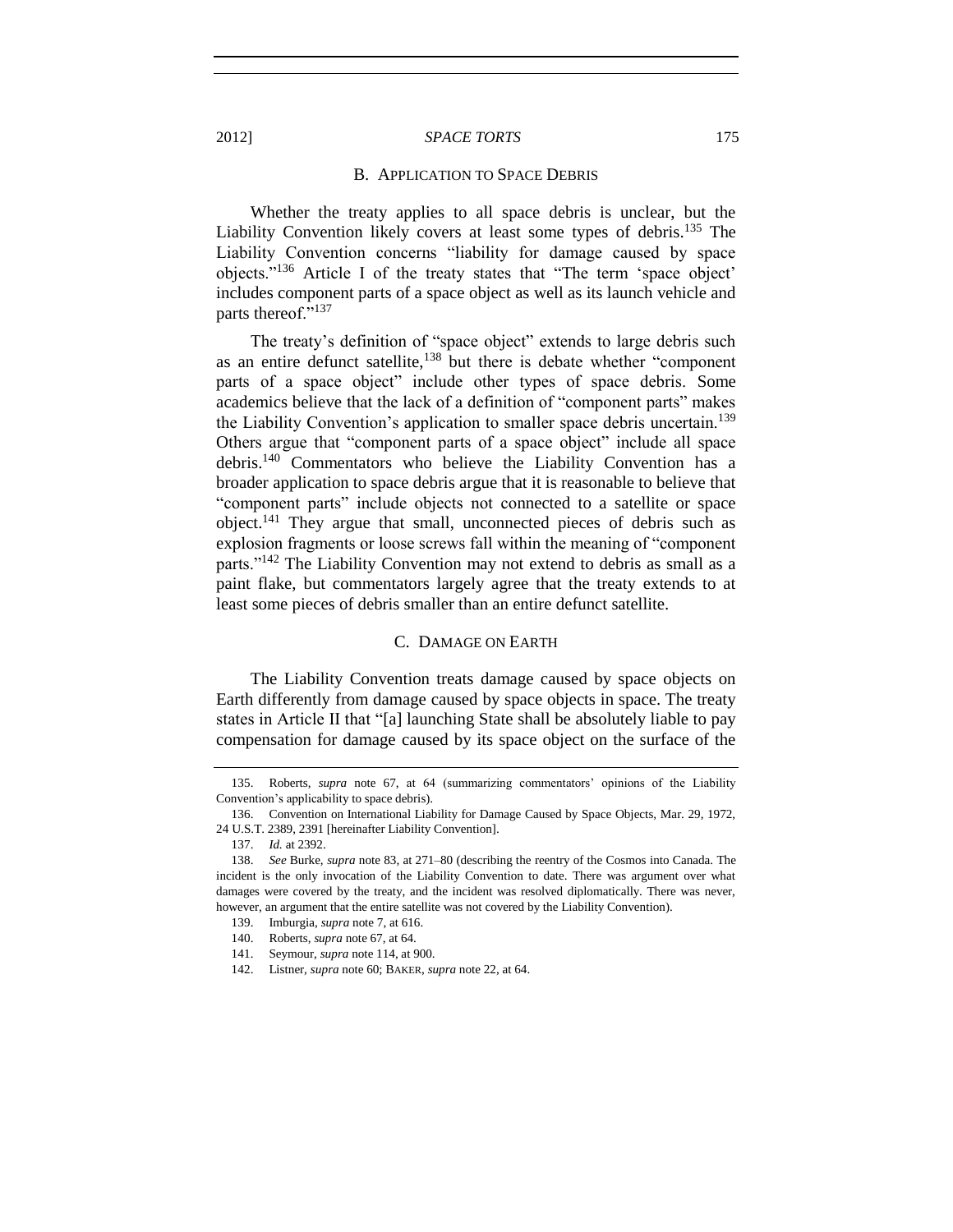earth or to aircraft in flight."<sup>143</sup> States whose space objects cause damage on Earth are strictly liable.<sup>144</sup> Commentators note that "absolute" liability is reasonable because states that launch space objects know that they will cause damage when they crash back to Earth, and a person's chance of being harmed on Earth is too small to encourage individuals to take precautions.<sup>145</sup> No reciprocity of risk exists between those causing damage and those being damaged on Earth. The treaty states in Article VI that

<span id="page-13-0"></span>exoneration from absolute liability shall be granted to the extent that a launching State establishes that the damage has resulted either wholly or partially from gross negligence or from an act or omission done with intent to cause damage on the part of a claimant State or of natural or juridical persons it represents.<sup>146</sup>

A State whose space object causes damage on Earth can escape strict liability by showing negligence by the damaged party. But in cases where space objects cause damage on Earth during reentry, like the Cosmos 954 satellite that crashed into Canada, gross negligence by the damaged party may be impossible to show given that it was a "fixed target."<sup>147</sup> It seems similarly unlikely that contributory negligence would apply to a fixed target such as a plot of land.

Canada's claim resulting from the 1978 Soviet Cosmos 954 satellite crash is the only claim ever brought under the Liability Convention.<sup>148</sup> Although the satellite crashed into an uninhabited area, Canada brought a claim for C\$6 million as a result of the need to clean up the nuclear debris spread by the crash.<sup>149</sup> Some commentators have argued that the Liability Convention's definition of damage would not cover the crash.<sup>150</sup> The Liability Convention defines damage in Article I as "loss of life, personal injury or other impairment of health; or loss of or damage to property of States or of persons, natural or juridical, or property of international intergovernmental organizations."<sup>151</sup> Some argue that because the Cosmos 954 satellite made only uninhabited land "unsafe to an unknown degree"

<sup>143.</sup> Liability Convention, *supra* note [136,](#page-12-2) 24 U.S.T. at 2392.

<sup>144.</sup> Listner, *supra* not[e 60.](#page-6-2)

<sup>145.</sup> Robert P. Merges & Glenn H. Reynolds, Comment, *Rules of the Road for Space?: Satellite Collisions and the Inadequacy of Current Space Law*, 40 ENVTL. L. REP. NEWS & ANALYSIS 10009, 10009 (2010).

<sup>146.</sup> Liability Convention, *supra* note [136,](#page-12-2) 24 U.S.T. at 2394.

<sup>147.</sup> Brearley, *supra* not[e 9,](#page-1-8) at 309.

<sup>148.</sup> Dan St. John, *The Trouble with Westphalia in Space: The State-Centric Liability Regime*, 40 DENV. J. INT'L L. & POL'Y 686, 710 (2012).

<sup>149.</sup> Brearley, *supra* not[e 9,](#page-1-8) at 309–10.

<sup>150.</sup> Burke, *supra* not[e 83,](#page-7-0) at 276–77.

<sup>151.</sup> Liability Convention, *supra* note [136,](#page-12-2) 24 U.S.T. at 2392.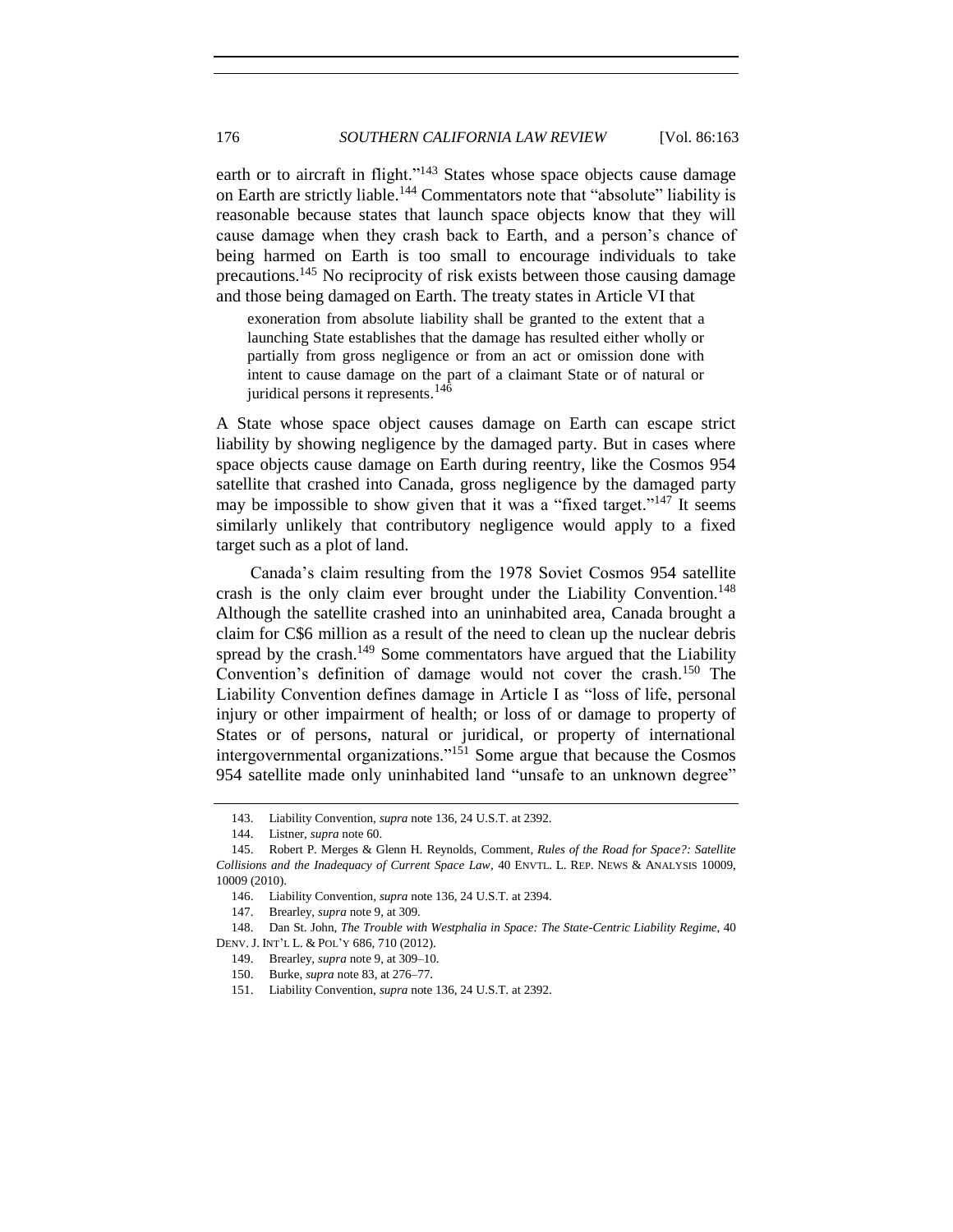and did not cause any other injury or property damage, the Liability Convention would not apply.<sup>152</sup> But others argue that Canada's claim included "only reasonable costs and those which it could accurately calculate."<sup>153</sup> They argue that the cost of cleaning up the nuclear debris was covered by the treaty because the Liability Convention's purpose is to restore the damaged party "to the condition which would have existed if the damage had not occurred."<sup>154</sup> Either way, the Soviet Union settled the claim in 1981 for C\$3 million without admitting liability.<sup>155</sup> The incident demonstrates that states are willing to invoke the Liability Convention and will argue strict liability for damage caused on Earth.

<span id="page-14-0"></span>The Liability Convention is relatively clear regarding damage caused by space debris on Earth: strict liability applies, and there is an opportunity to show contributory negligence.

#### D. DAMAGE IN SPACE

The Liability Convention treats damage that occurs in space differently than damage on Earth. It states in Article III that

[i]n the event of damage being caused elsewhere than on the surface of the earth to a space object of one launching State or to persons or property on board such a space object by a space object of another launching State, the latter shall be liable only if the damage is due to its fault or the fault of persons for whom it is responsible.<sup>156</sup>

The treaty therefore applies to both damage to a space object as well as damage to the people or property on board the space object. Furthermore, Article III has a "fault" standard of liability rather than one that is "absolute," <sup>157</sup> although the Liability Convention does not define what constitutes "fault." This ambiguity in what constitutes "fault" has many possible answers, which this Note explores.

# E. OTHER MEANS OF RECOVERY

<span id="page-14-1"></span>The Liability Convention does not preclude recovery based on other laws. The treaty states in Article XXIII that "The provisions of this Convention shall not affect other international agreements in force in so far

<sup>152.</sup> Burke, *supra* not[e 83,](#page-7-0) at 277.

<sup>153.</sup> Brearley, *supra* not[e 9,](#page-1-8) at 310.

<sup>154.</sup> *Id.* at 309; Liability Convention, *supra* not[e 136,](#page-12-2) 24 U.S.T. at 2397.

<sup>155.</sup> Brearley, *supra* not[e 9,](#page-1-8) at 310.

<sup>156.</sup> Liability Convention, *supra* note [136,](#page-12-2) 24 U.S.T. at 2392.

<sup>157.</sup> *Id.* at 2392. This is in contrast to Article II, which imposes absolute liability.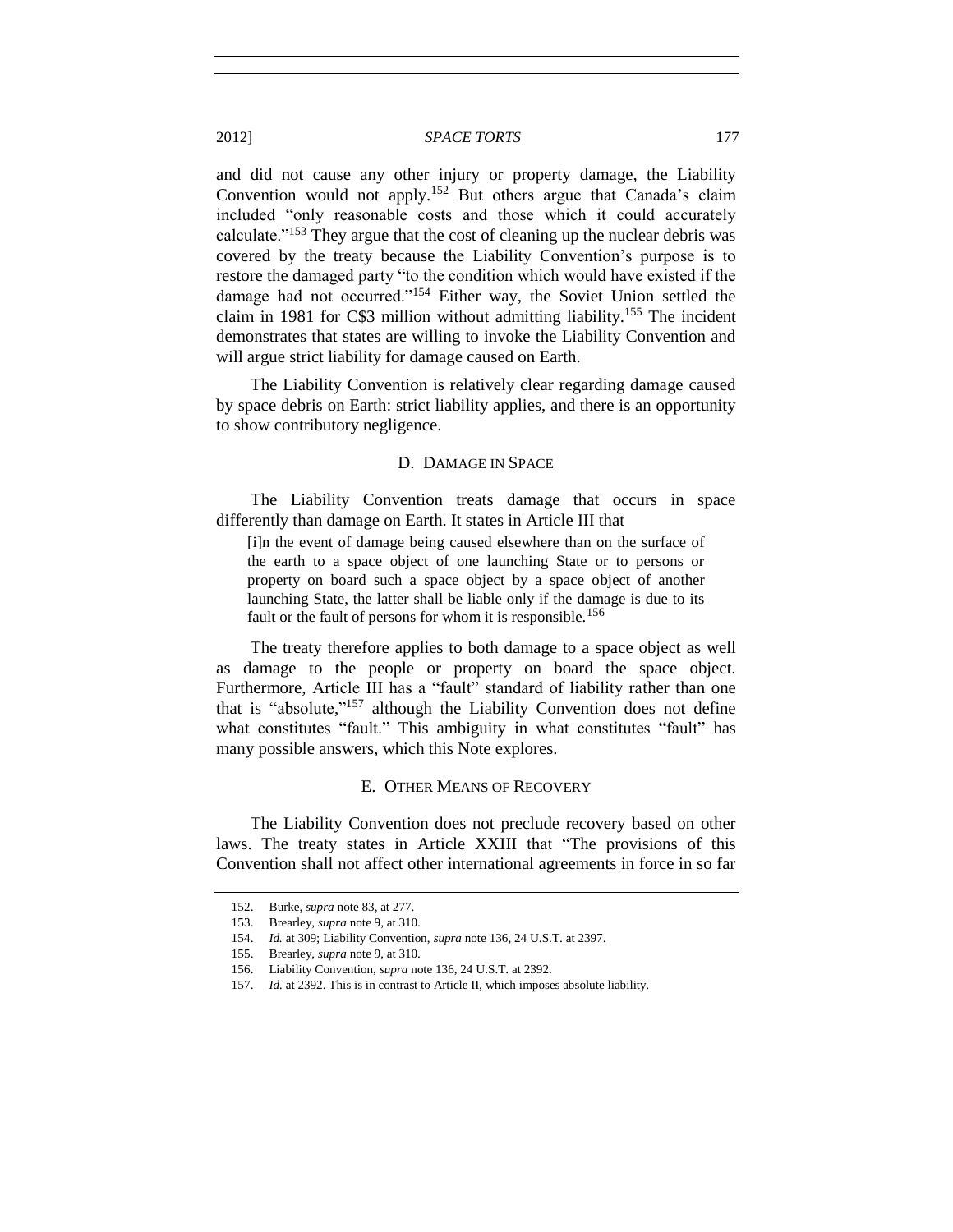as relations between the States Parties to such agreements are concerned."<sup>158</sup> The Canadian claim resulting from the Cosmos 954 incident illustrated this, since the claim was not based exclusively on the Liability Convention: it also cited "general principles of international law" including "mitigation of or prevention of damage."<sup>159</sup> Assuming jurisdictional and choice-of-law requirements are met, American tort claims may also be brought for damage caused by space objects.<sup>160</sup>

# IV. APPLYING TORTS

<span id="page-15-0"></span>Law regarding damage caused by space debris on Earth is relatively clear. Usually the identity of the debris is known, and strict liability applies under the Liability Convention. Law regarding damage caused by debris in space is less clear. The identity of the debris is often unknown and ambiguity exists regarding the Liability Convention's "fault" standard. This part will discuss previous solutions to identity issues. It will then argue that if new tracking technology makes space debris easier to identify, then nuisance, statutory negligence, negligence by breach of custom, and malfunction liability should be applied to damage caused by space debris, either as "fault" under the Liability Convention or as their own causes of action. Finally, this part argues that the "live and let live" rule should be applied to damage caused by small debris.

#### A. PREVIOUS SOLUTIONS TO IDENTITY ISSUES

<span id="page-15-1"></span>Two major solutions to unknown debris have been proposed: a liability pool and market share liability.<sup>161</sup> Under a liability-pool system, a party would put money into a fund after every launch of a space object, and parties injured by unknown debris would be compensated by the fund.<sup>162</sup> A launching party would contribute a particular amount to the fund relative to the quantity of debris the space object will likely create.<sup>163</sup>

Some criticize this approach. They argue that a liability pool would internalize cost, but would do so "imperfectly" because knowing how much

<sup>158.</sup> *Id.* at 2402.

<sup>159.</sup> Burke, *supra* not[e 83,](#page-7-0) at 274–76.

<sup>160.</sup> Bosco, *supra* note [130,](#page-11-0) at 1, 7, 16, 30–31 (reviewing these jurisdictional and choice-of-law issues, and concluding that there are many advantages to using a claim under the theory of "abnormally dangerous activities").

<sup>161.</sup> Sundahl, *supra* not[e 10,](#page-1-5) at 137–143.

<sup>162.</sup> *Id.* at 137–38.

<sup>163.</sup> *Id.* at 137.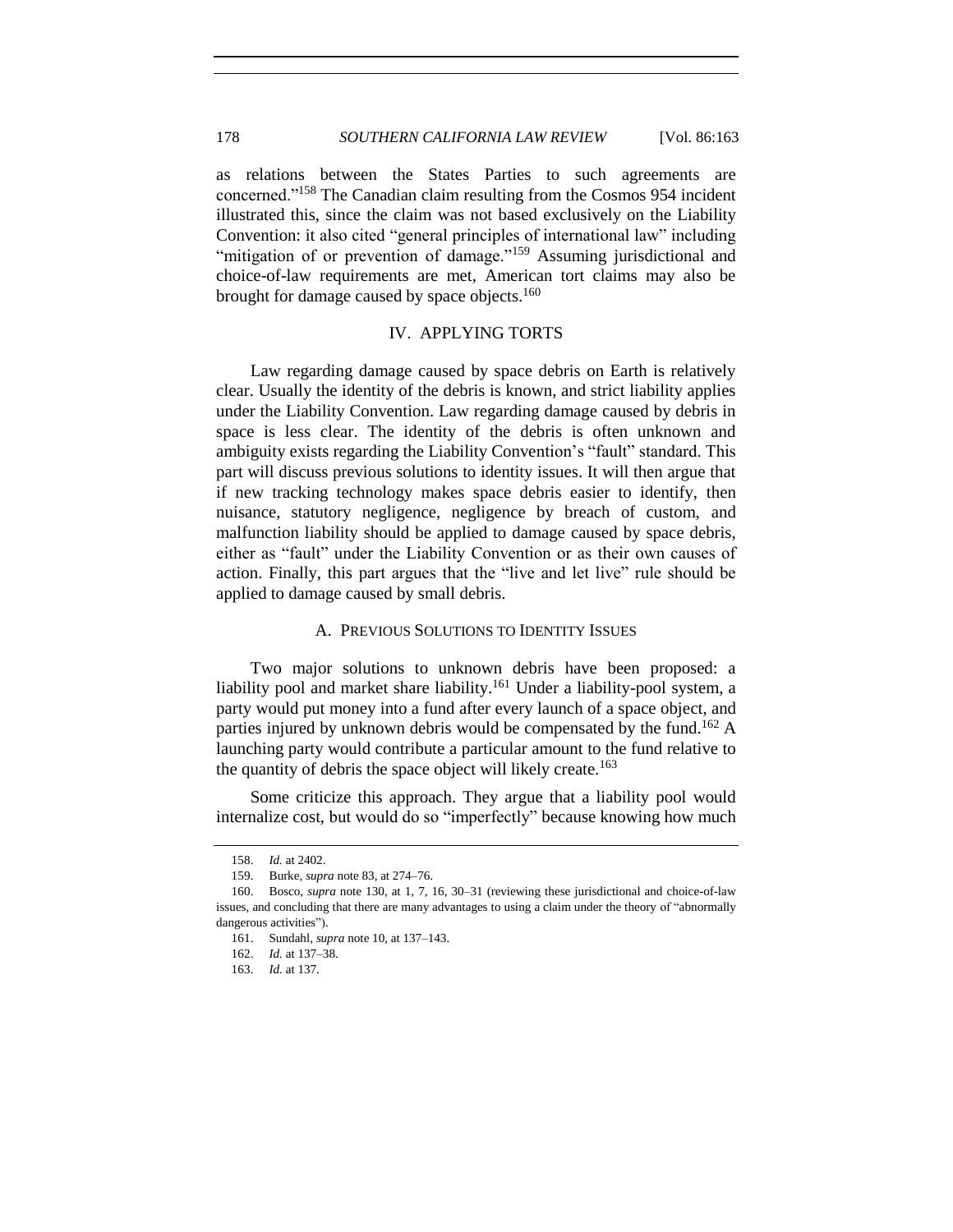debris a space object will create beforehand is impossible.<sup>164</sup> They argue that parties with good mission designs that end up creating debris as a result of human error may pay too little into a liability pool.<sup>165</sup>

Critics argue for a market share approach to liability, similar to that proposed in *Sindell v. Abbott Laboratories*. <sup>166</sup> In *Sindell*, women brought suit against drug companies that manufactured diethylstilbesterol ("DES"), a drug that prevented miscarriages, because it was later found to cause cancer.<sup>167</sup> The drugs produced by different manufacturers were identical, and it was impossible to identify which manufacturer produced the DES taken by any individual plaintiff.<sup>168</sup> The court "approach[ed] the issue of causation from a different perspective" and applied market-share liability, where each manufacturer was liable for their percentage of the total amount of DES produced.<sup>169</sup>

Some commentators maintain that market-share liability should also be applied to space debris. They argue that market-share liability has not been expanded beyond DES cases because "truly fungible products are rare," but that orbital debris fits the DES model. $170$  A space actor's percentage of debris could be determined by looking at the number of operational objects it has in orbit, the number of objects it has ever launched, or the number of identified debris fragments attributable to it.<sup>171</sup>

Others criticize this proposal. They argue that states likely will not support the approach because it places too much emphasis on "past transgressions." $172$  States prefer systems like the liability pool that base liability on future activities.<sup>173</sup> This is probably especially true of China, which became responsible for the largest recorded creation of space debris when it destroyed a weather satellite in  $2007$ .<sup>174</sup> Both solutions have flaws, and hopefully new tracking technology will eliminate identity issues related to the cause of debris. The biggest issue regarding liability for space debris will be what constitutes fault.

<sup>164.</sup> *Id.* at 138.

<sup>165.</sup> *Id.*

<sup>166.</sup> Sindell v. Abbott Labs., 607 P.2d 924, 973 (Cal. 1980).

<sup>167.</sup> *Id.* at 925–26.

<sup>168.</sup> *Id.* at 936.

<sup>169.</sup> *Id.* at 937.

<sup>170.</sup> Sundahl, *supra* not[e 10,](#page-1-5) at 143.

<sup>171.</sup> *Id.* at 145.

<sup>172.</sup> Roberts, *supra* not[e 67,](#page-6-1) at 70.

<sup>173.</sup> *Id.*

<sup>174.</sup> Imburgia, *supra* not[e 7,](#page-1-3) at 600.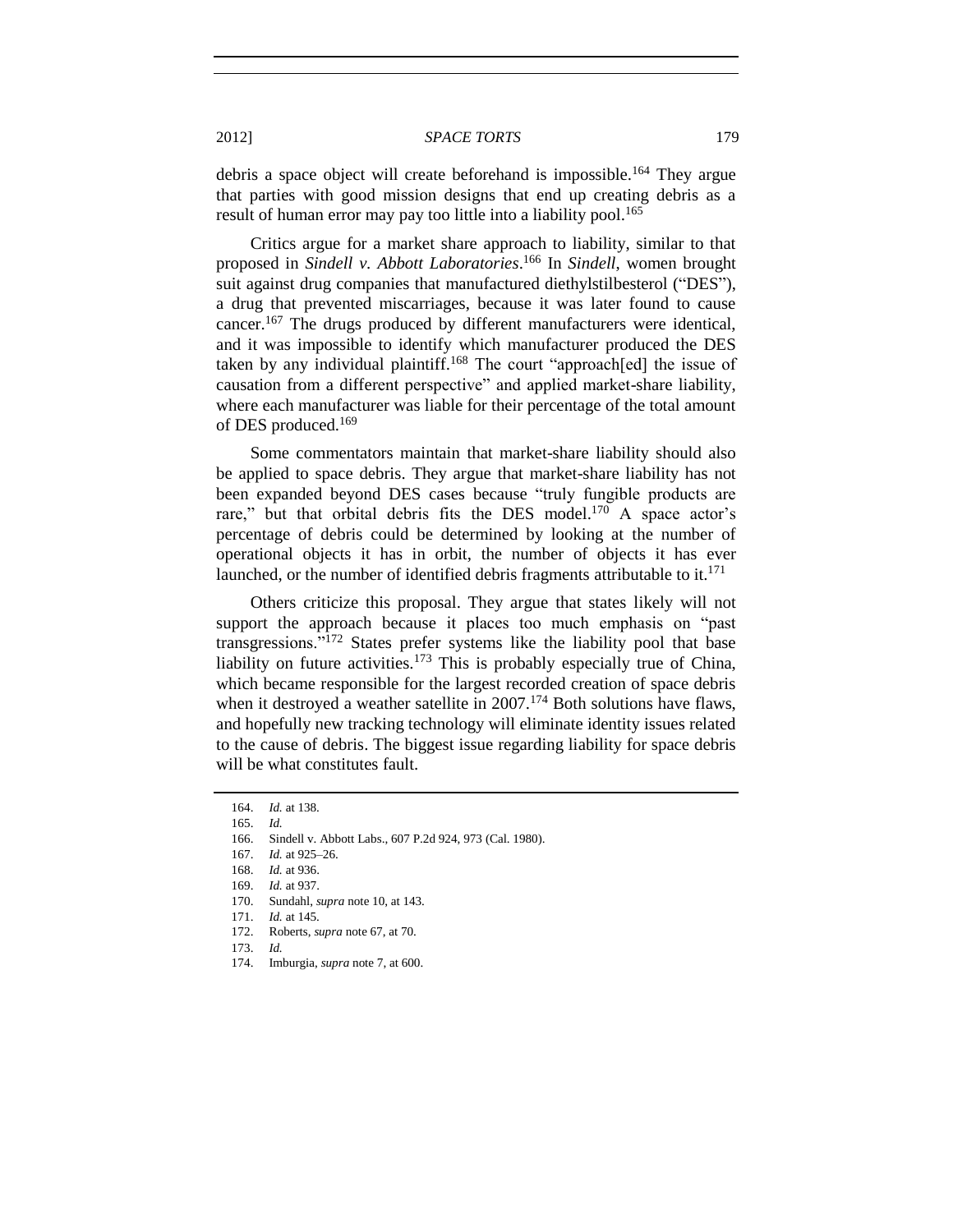## <span id="page-17-0"></span>180 *SOUTHERN CALIFORNIA LAW REVIEW* [Vol. 86:163

#### B. STATUTORY NEGLIGENCE

An increasing number of space-debris commentators are analyzing what constitutes fault, and statutory negligence has been proposed as one possibility. Some have advocated for treaty amendments that would make a statutory negligence claim more likely to succeed.<sup>175</sup> Others have suggested that violation of proposed best practices could constitute "fault." <sup>176</sup> This section argues that violation of either space-debris mitigation guidelines or the Registration Convention is statutory negligence, a basis for liability as "fault" either within the meaning of the existing Liability Convention or outside the treaty.

Statutory negligence occurs when the violation of a safety statute causes an accident that the statute both contemplated and intended to prevent. <sup>177</sup> In *Martin v. Herzog*, Justice Cardozo explained that when a driver on a highway at night did not turn on the headlights, when there was a statute stating that drivers must turn on their headlights at night, when the statute was meant to protect the safety of people on highways, and when somebody was injured because the driver did not turn on the headlights, a court will find negligence per se. 178

Statutory negligence has been extended to other types of torts, including aviation.<sup>179</sup> In *Wojciechowicz v. United States*, a claim arose from an airplane crash, and the court recognized statutory negligence, stating, "The FAA has promulgated regulations titled Federal Aviation Regulations (FARs), that govern, *inter alios*, the operation of airplanes by pilots. . . . [The] regulations constitute the 'rules of the road' for pilots and have the force and effect of law. Their violation entails negligence *per se*."<sup>180</sup> Statutory negligence and violation of safety regulations have been applied to aviation torts and should be extended to space torts.

Statutory negligence as fault would eliminate the difficulty in proving that failure to take a precaution is negligence.<sup>181</sup> Because violation of a

180. *Id.* at 273 (citations omitted).

<sup>175.</sup> Bressack, *supra* not[e 130,](#page-11-0) at 777–79.

<sup>176.</sup> BAKER, *supra* note [22,](#page-3-2) at 84. *See* Seymour, *supra* note [114,](#page-9-0) at 902–06 (describing United States' and other parties' space debris guidelines).

<sup>177.</sup> Martin v. Herzog, 126 N.E. 814, 815 (N.Y. 1920). "Justice Cardozo's approach to the violation of safety statutes in the *Martin* case is clearly the majority position in [the United States]." JAMES A. HENDERSON, JR. ET AL., THE TORTS PROCESS 185 (7th ed. 2007).

<sup>178.</sup> *Id.* at 814–15.

<sup>179.</sup> Wojciechowicz v United States, 576 F. Supp. 2d 241, 273 (D.P.R. 2008).

<sup>181.</sup> Merges & Reynolds, *supra* note [145,](#page-13-0) at 10009 (illustrating one such difficulty by explaining that failure to move a defunct satellite out of the path of other active satellites may not actually be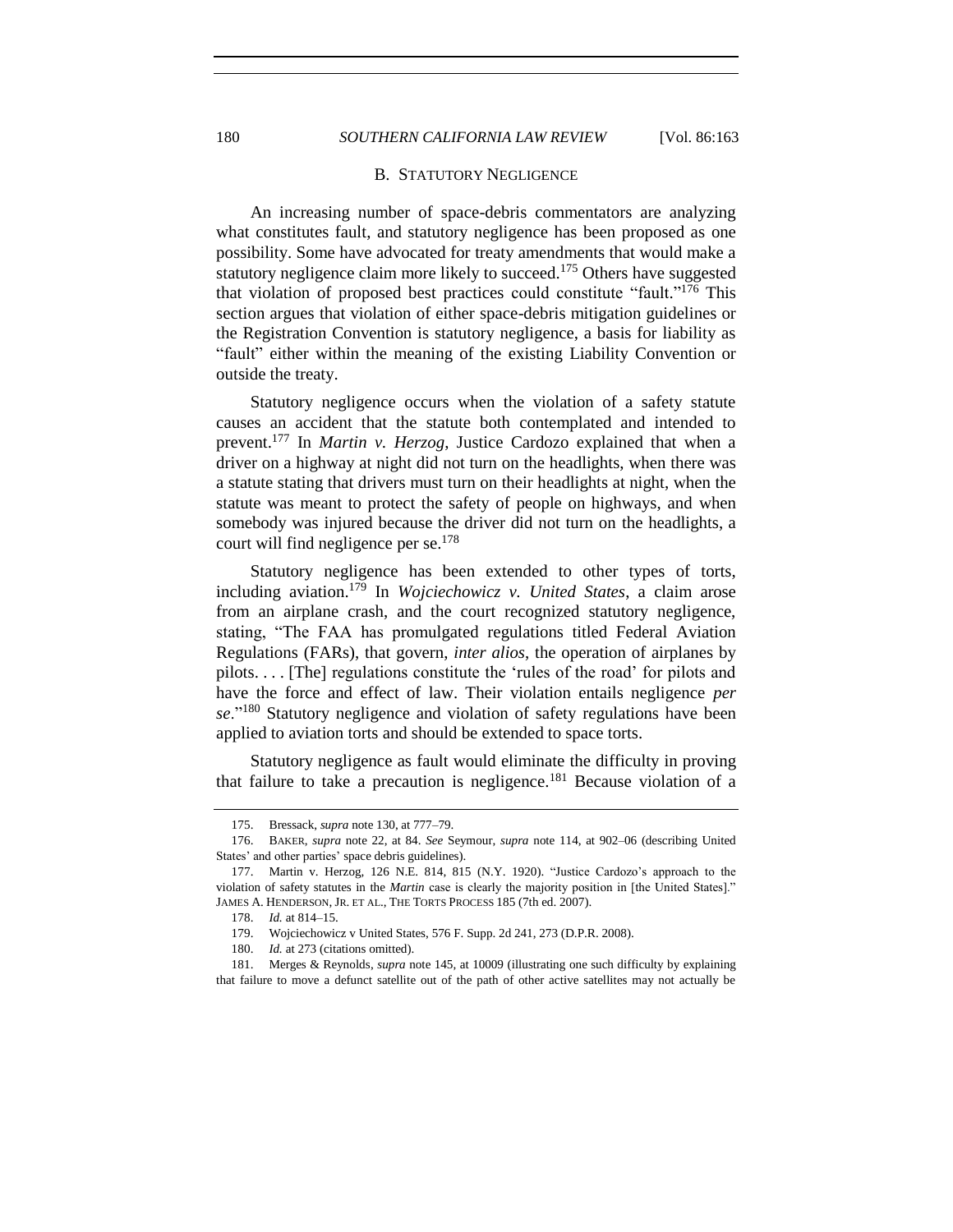safety statute is negligence per se, statutory negligence would eliminate difficulties of determining what acts or omissions are negligent.

Several existing "statutes" relating to space debris are relevant. The issues in bringing a statutory negligence claim under them will likely be whether the regulation or guideline is a "statute," and if so, whether the regulation or guideline is a statute intended to prevent accidents. The Registration Convention, discussed earlier in this Note, is one relevant international treaty. The Registration Convention requires states to register space objects that they launch into orbit.<sup>182</sup> The Registration Convention is an international treaty that has been ratified by the United States, Russia, and China,<sup>183</sup> and could be argued to be a statute within the meaning of statutory negligence. It could also be argued to be a statute that protects against accidents because Article VI acknowledges that third parties will track and monitor space objects that have been registered,  $184$  which prevents collisions, <sup>185</sup> and acknowledges that space objects could cause damage to "natural or juridical persons."<sup>186</sup> Arguably, one of the treaty's aims was to prevent collisions involving an untracked and unregistered space object, and a statutory negligence claim may succeed for a collision involving unregistered debris.

<span id="page-18-2"></span>Individual states have also issued safety guidelines relating to space debris that could be considered statutes for the purpose of allowing a statutory negligence claim. Among the many regulations relating to space debris in the United States<sup>187</sup> are NASA's Procedural Requirements<sup>188</sup> and Process for Limiting Orbital Debris.<sup>189</sup> The regulations aim to limit the creation of space debris, $190$  are intended to be safety statutes that prevent "risk to human life due to generated orbital debris,"<sup>191</sup> and are "mandatory"

#### negligence).

<span id="page-18-1"></span><span id="page-18-0"></span><sup>182.</sup> Registration Convention, *supra* not[e 114,](#page-9-0) at 700.

<sup>183.</sup> Imburgia, *supra* not[e 7,](#page-1-3) at 618.

<sup>184.</sup> Registration Convention, *supra* not[e 114,](#page-9-0) at 700.

<sup>185.</sup> Merges & Reynolds, *supra* not[e 145,](#page-13-0) at 10010.

<sup>186.</sup> Registration Convention, *supra* not[e 114,](#page-9-0) at 700.

<sup>187.</sup> Michael W. Taylor, *Trashing the Solar System One Planet at a Time: Earth's Orbital Debris Problem*, 20 GEO. INT'L ENVTL. L. REV. 1, 32–36 (2007) (summarizing various U.S. agencies' requirements regarding space debris).

<sup>188.</sup> NASA, NPR 8715.6A, PROCEDURAL REQUIREMENTS FOR LIMITING ORBITAL DEBRIS (2009) [hereinafter PROCEDURAL REQUIREMENTS], *available at* http://nodis3.gsfc.nasa.gov/npg\_img/N\_PR\_ 8715\_006A\_/N\_PR\_8715\_006A\_.pdf.

<sup>189.</sup> NASA, STD 8719.14A, PROCESS FOR LIMITING ORBITAL DEBRIS (2011) [hereinafter PROCESS FOR LIMITING ORBITAL DEBRIS], *available at* http://www.iadc-online.org/References/ Docu/NASA-STD%208719-14%20Rev%20A%20Change%201%20-%20Approved.pdf .

<sup>190.</sup> *Id.* at 5; PROCEDURAL REQUIREMENTS, *supra* note [188,](#page-18-0) at 4.

<sup>191.</sup> PROCESS FOR LIMITING ORBITAL DEBRIS, *supra* not[e 189,](#page-18-1) at 15.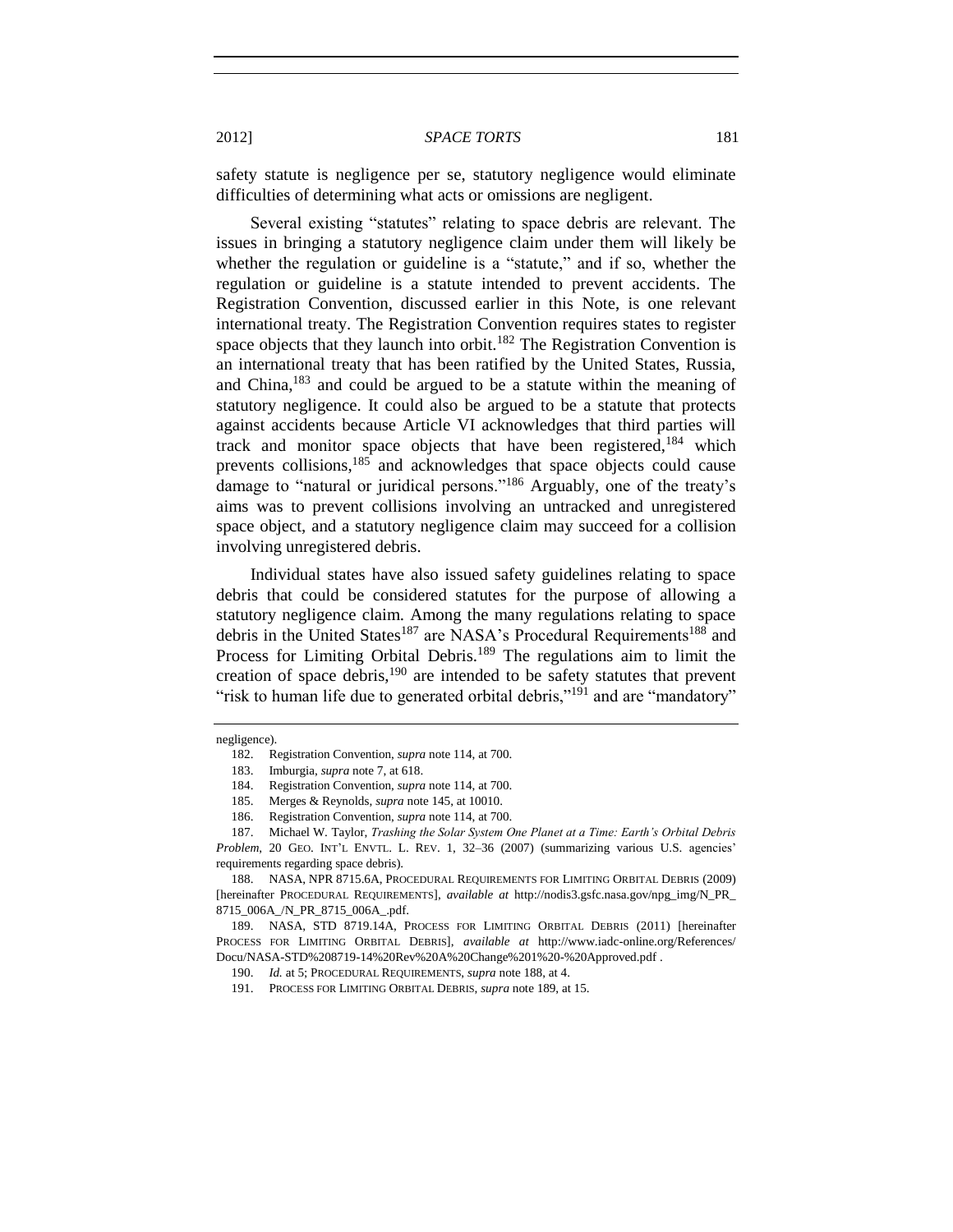requirements.<sup>192</sup> Like Federal Aviation Authority regulations that have been recognized as having the "force and effect of law" so that "their violation in [sic] negligence *per se*," <sup>193</sup> NASA regulations should be considered statutes whose violation is also negligence per se. If a piece of orbital debris was created by the United States in a way that violated these regulations and caused injury in space, statutory negligence should apply.

# C. NEGLIGENCE BY BREACH OF CUSTOM

<span id="page-19-0"></span>Liability could also be based on negligence by breach of custom.<sup>194</sup> Negligence by breach of custom requires a defendant to fail to comply with a reasonable industry or local custom.<sup>195</sup>

Like statutory negligence, the doctrine has also been expanded to areas of law similar to space. In *Cappello v. Duncan Aircraft Sales of Florida, Inc.*, a claim arose from an airplane crash. <sup>196</sup> The court recognized that there were "detailed sets of assumptions, customs and patterns of conduct shared by pilots and FAA flight assistants . . . . These assumptions and expectations arise from hundreds of FAA rules and guidelines . . . and the customary way they have come to be applied in the flying community."<sup>197</sup> The court looked at industry customs and whether the defendant had breached them.<sup>198</sup>

Commentators argue that space debris guidelines represent a consensus among most countries.<sup>199</sup> If so, the breach of the guidelines should be considered evidence of negligence. The United Nations Committee on the Peaceful Uses of Outer Space ("COPUOS") has issued nonbinding guidelines relating to space debris that recommend limiting the creation of debris during space missions, limiting explosions and breakups that contribute to debris, and moving defunct satellites to disposal orbits.<sup>200</sup>

<sup>192.</sup> *Id.* at 9–10; PROCEDURAL REQUIREMENTS, *supra* not[e 188,](#page-18-0) at 1.

<sup>193.</sup> *In re* N-500L Cases, 691 F.2d 15, 28 (1st Cir. 1982).

<sup>194.</sup> *See* Taylor, *supra* not[e 187,](#page-18-2) at 28–30 (discussing how customary norms are recognized as a binding form of international law, how the Outer Space Treaty has made all international law applicable to outer space, and the possible role of custom in space law).

<sup>195.</sup> Trimarco v. Klein, 436 N.E.2d 502, 505–06 (N.Y. 1982); 1 RESTATEMENT (THIRD) OF TORTS: LIABILITY FOR PHYSICAL AND EMOTIONAL HARM § 13 (2010) (noting that the Restatement's position on custom is "widely accepted by American jurisdictions").

<sup>196.</sup> Cappello v. Duncan Aircraft Sales of Fla., Inc., 79 F.3d 1465, 1467 (6th Cir. 1996).

<sup>197.</sup> *Id.* at 1468.

<sup>198.</sup> *Id.* at 1472–74.

<sup>199.</sup> Elise Epperson Crow, Comment, *Waste Management in Space: Addressing the Challenge of Orbital Debris*, 18 SW. J. INT'L LAW 707, 719 (2012).

<sup>200.</sup> U.N. OFFICE FOR OUTER SPACE AFFAIRS, SPACE DEBRIS MITIGATION GUIDELINES OF THE COMMITTEE ON THE PEACEFUL USES OF OUTER SPACE 2–4 (2010) [hereinafter GUIDELINES], *available*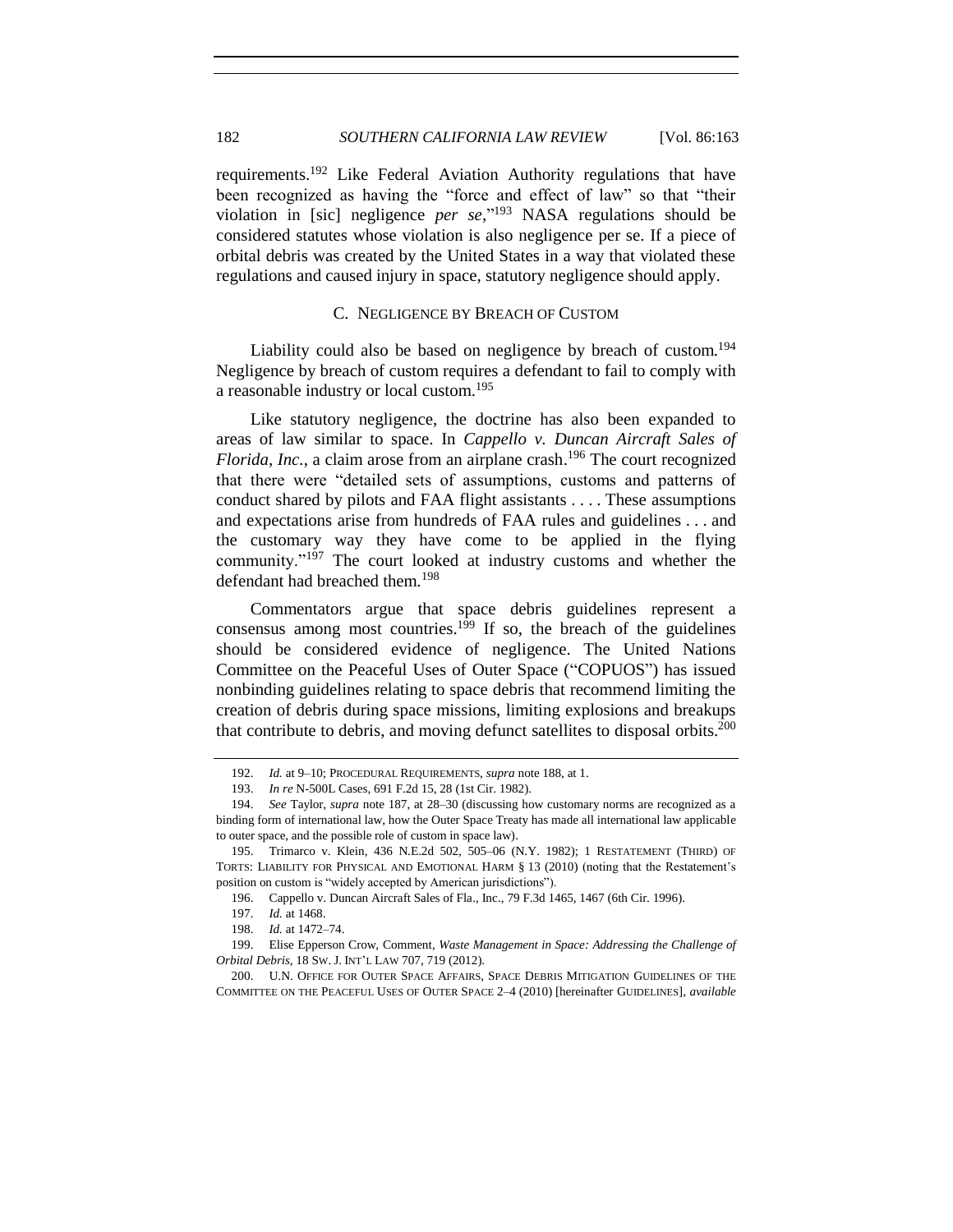Although nonbinding, these guidelines can be considered to be industry customs because they are meant to reflect "the existing practices as developed by a number of national and international organizations."<sup>201</sup> Some observers argue that debris-creating actions, like China's destruction of a weather satellite in 2007, show that there is not yet an accepted custom regarding space debris.<sup>202</sup> But, as others have argued, actions like China's could be considered a breach of custom rather than evidence that no custom exists.<sup>203</sup> And unlike a statutory negligence claim, a claimant alleging negligence by breach of custom need show only that the guidelines were an industry norm, rather than a statute with the force of law.

Two weaknesses of basing liability on negligence by breach of custom are that breach of a custom is not negligence per se, and that while the Registration Convention may be considered a "statute," it may not yet be a custom. Unlike statutory negligence, breach of a custom is not negligence per se.<sup>204</sup> Although customs like guidelines help show negligence, ambiguity regarding fault in damage caused by space debris may still exist until guidelines are made binding, as some have advocated.<sup>205</sup> Breach of custom also may not apply to the Registration Convention because, although it is a treaty, it is not always followed and at least 225 launches went unregistered between 1980 and June 2006.<sup>206</sup> Registering space objects may not yet be common enough to be considered a custom. Still, this form of liability is useful as many states have guidelines similar to COPUOS's, and the guidelines likely reflect industry customs.

#### D. MALFUNCTION LIABILITY

<span id="page-20-0"></span>Another basis for liability is malfunction liability, or strict product liability. One view of malfunction liability is that

a prima facie case of defectiveness can be made by proof of the fact of a malfunction, failure, or occurrence of an accident in conjunction with other circumstantial evidence such as a lack of an abnormal use of the

*at* http://orbitaldebris.jsc.nasa.gov/library/Space%20Debris%20Mitigation%20Guidelines\_COP UOS.pdf.

<sup>201.</sup> *Id.* at iv.

<sup>202.</sup> Taylor, *supra* not[e 187,](#page-18-2) at 28–29.

<sup>203.</sup> Henry T. Scott, *Improving the Shield: Mitigating the Danger of Space Debris by Enforcing and Developing Already Existing Space Law*, 34 ANNALS AIR & SPACE L. 713, 754–56 (2009).

<sup>204.</sup> Trimarco v. Klein, 436 N.E.2d 502, 506 (N.Y. 1982).

<sup>205.</sup> Bressack, *supra* not[e 130,](#page-11-0) at 776–77.

<sup>206.</sup> Imburgia, *supra* not[e 7,](#page-1-3) at 618.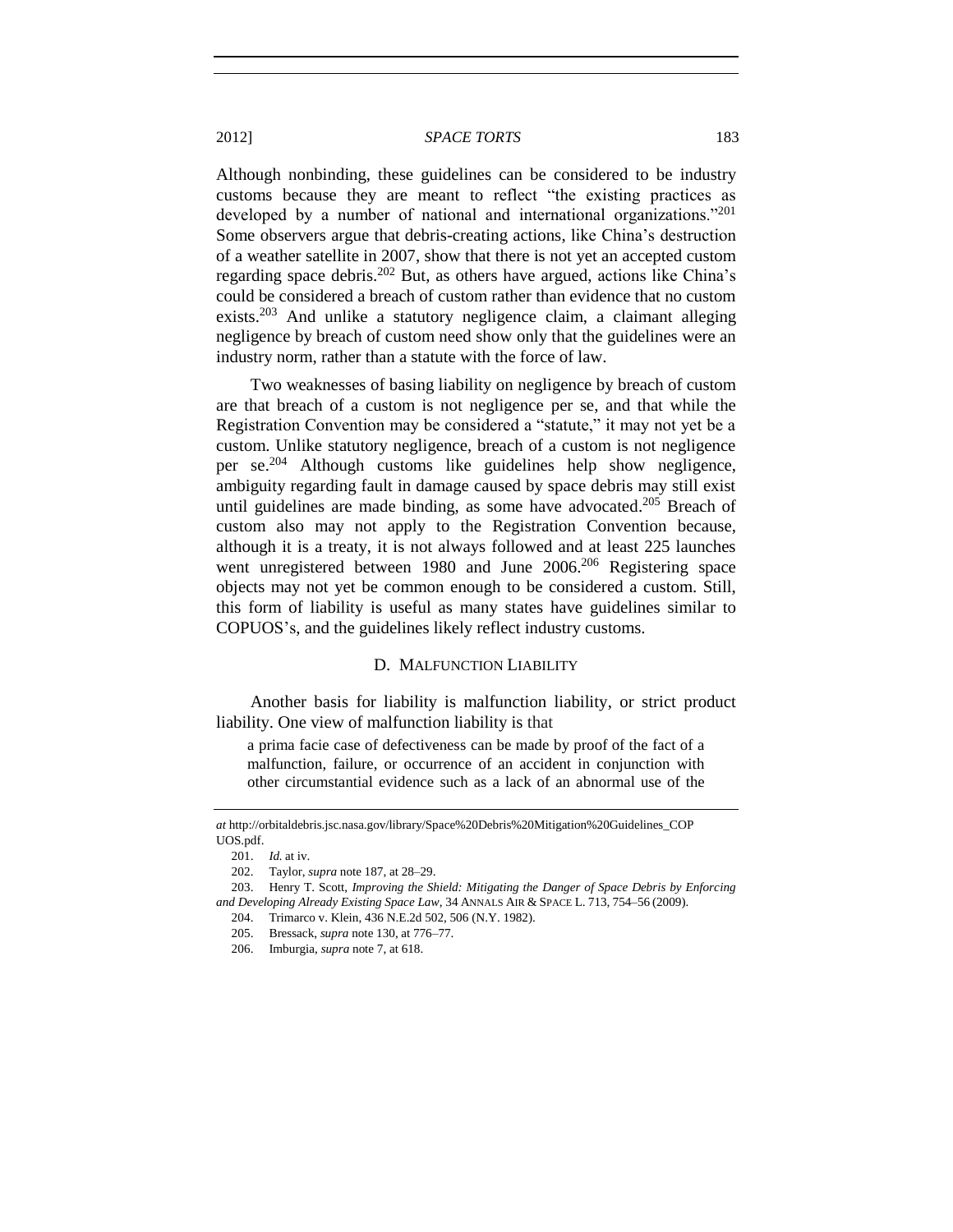product and the lack of a reasonable secondary cause not attributable to defectiveness.<sup>207</sup>

If a product fails, and there is no evidence of another cause of the failure, then a prima facie case for malfunction liability exists under this view. 208

Others have looked at malfunction liability in aviation law and argued that the doctrine should be extended to space.<sup>209</sup> In *Lindsay v. McDonnell Douglas Aircraft Corp.*, a plaintiff sued a manufacturer of an airplane after the plane crashed.<sup>210</sup> The plaintiff alleged that a plane malfunction caused the crash.<sup>211</sup> The court explained that "[w]e do not think it incumbent upon the plaintiff to show that the defendant installed a defective part, knowing it to be faulty. This places an undue burden over and beyond the principles of strict liability in tort."<sup>212</sup> The court stated that in this type of product malfunction case, circumstantial evidence including the failure of the airplane was sufficient evidence of a defect.<sup>213</sup>

Commentators have argued that this theory of liability without proof of a specific defect should be extended to space law generally,  $2^{14}$  and the doctrine would also suit space debris. If a satellite explodes, causes debris, and that debris causes damage, the manufacturer of the satellite could be held liable.

Malfunction liability as a form of recovery has two benefits: First, like violation of a safety statute, proof of a defect is sufficient to establish liability and avoids the ambiguity involved in determining if some act or omission rises to the level of negligence. Second, malfunction liability does not require evidence of a specific defect. If a satellite explodes, there is no evidence of a cause of the explosion other than a malfunction, the explosion causes debris, and the debris causes damage, then a prima facie case of malfunction liability would exist. This is especially useful in the context of space debris because it is often difficult to determine exactly what type of malfunction caused a space object to explode.<sup>215</sup> While explosions are generally caused by engine or propulsion system failures,

<sup>207.</sup> Christopher H. Hall, Annotation, *Strict Products Liability: Product Malfunction or Occurrence of Accident as Evidence of Defect*, 65 A.L.R. 4th 346, 354 (1988).

<sup>208.</sup> *Id.*

<sup>209.</sup> *See* Bosco, *supra* not[e 130,](#page-11-0) at 30–36, 48–51.

<sup>210.</sup> Lindsay v. McDonnell Douglas Aircraft Corp., 460 F.2d 631, 633 (8th Cir. 1972).

<sup>211.</sup> *Id.* at 633–34.

<sup>212.</sup> *Id.* at 637–38.

<sup>213.</sup> *Id.* at 640.

<sup>214.</sup> Bosco, *supra* not[e 130,](#page-11-0) at 47, 51.

<sup>215.</sup> BAKER, *supra* not[e 22,](#page-3-2) at 7.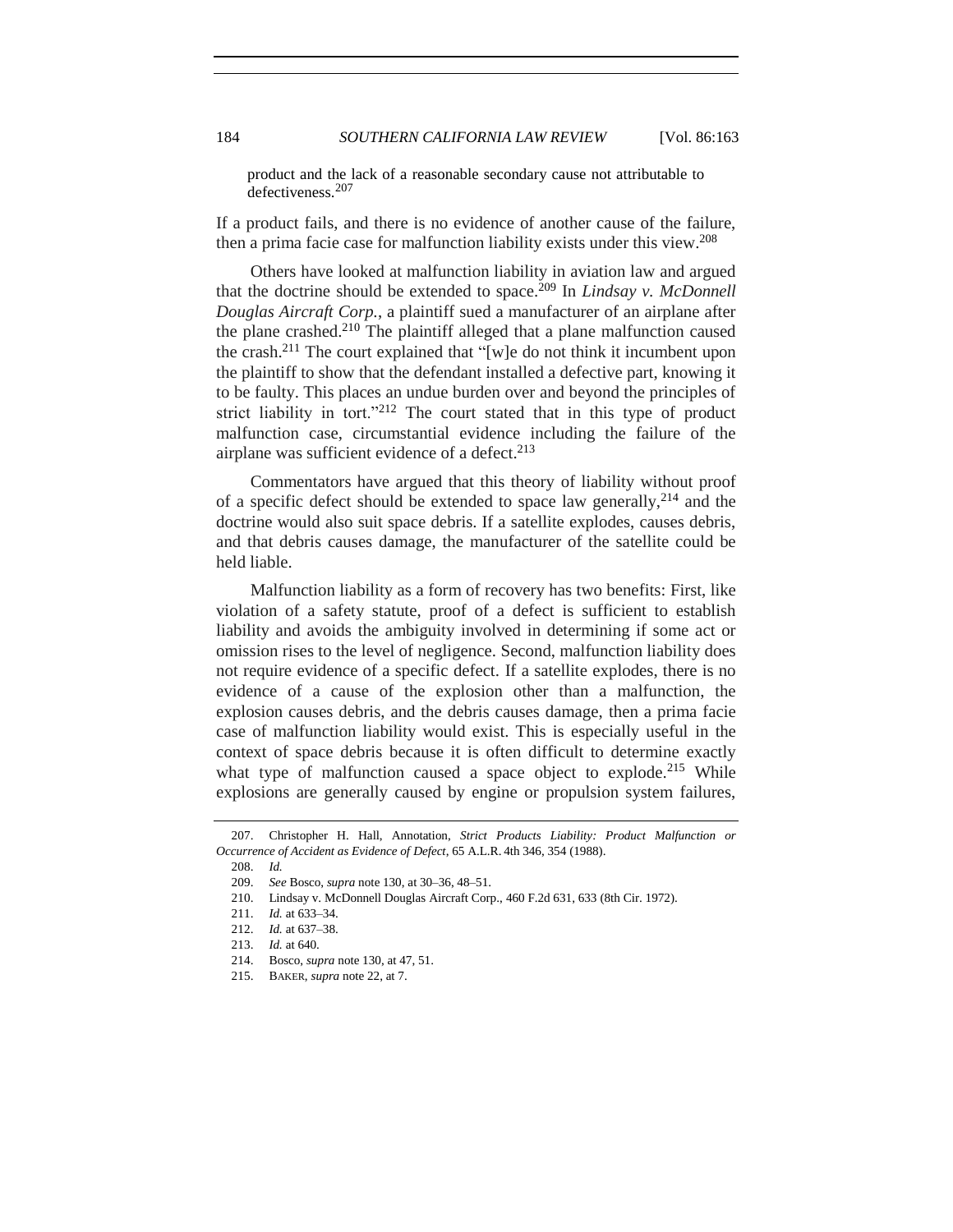"[t]he cause of several recorded explosions has yet to be determined."<sup>216</sup> Malfunction liability would not require a plaintiff to show a specific defect, but rather only that the space product was being used in the intended way and that no evidence existed of a secondary cause of the accident.

One weakness of malfunction liability is that it applies only to damage caused by debris that was created by malfunctions. Although damage caused by debris created by satellite explosions or even a satellite that became defunct due to a malfunction would be covered, damage caused by debris created by intentional explosions or collisions would not. For example, damage caused by debris from China's weather satellite would not be covered because the debris was created intentionally and not by malfunction. Likewise, damage caused by debris from the 2009 collision between satellites would also likely not be covered because the collision involved a defunct satellite that probably did not malfunction. Nevertheless, due to the amount of debris created by explosions and other malfunctions, malfunction liability remains a useful basis of liability for damage caused by space debris.

#### <span id="page-22-3"></span><span id="page-22-1"></span>E. NUISANCE

<span id="page-22-2"></span><span id="page-22-0"></span>Nuisance could be another form of fault within the meaning of the Liability Convention, or its own cause of action in the context of space law. Several Space Law academics have examined applying nuisance to space in order to solve problems other than debris, like microbiological testing in space.<sup>217</sup> And nuisance has long been applied to harm caused by airports and flying aircraft, including harm caused by airport debris and dust.<sup>218</sup> As one Space Law expert noted ten years before the ratification of the Liability Convention, nuisance law is also appropriate for space debris.<sup>219</sup>

<sup>216.</sup> *Id.*

<sup>217.</sup> MORRIS D. FORKOSCH, OUTER SPACE AND LEGAL LIABILITY 138–39 (1982); Jay H. Ginsburg, *The High Frontier: Tort Claims and Liability for Damages Caused by Man-Made Space Objects*, 12 SUFFOLK TRANSNAT'L L.J. 515, 551–52 (1989); Philip McGarrigle, *Hazardous Biological Activities in Outer Space*, 18 AKRON L. REV. 103, 129–31 (1984).

<sup>218.</sup> Meloy v. City of Santa Monica, 12 P.2d 1072, 1074 (Cal. Ct. App. 1932) (denying a nuisance claim brought against a city by the owner of airport-adjacent property because the city was not liable for the actions of its airport-operating tenant); Jack L. Litwin, *Airport Operations or Flight of Aircraft as Nuisance*, 79 A.L.R. 3d 253, 274–76 (1977).

<sup>219.</sup> *See* J.F. McMahon, *Legal Aspects of Outer Space*, 38 BRIT. Y.B. INT'L L. 339, 391–92 (1962) (arguing that some form of international nuisance could be applied to dangerous activities in space, including leaving inactive satellites in orbit); J.F. McMahon, *Legal Aspects of Outer Space: Recent Developments*, 41 BRIT. Y.B. INT'L L. 417, 424 (1965–1966) (updating the argument and noting that some form of international nuisance is already codified in treaties that regulate potentially dangerous space activities, but not mentioning nuisance as a basis of liability).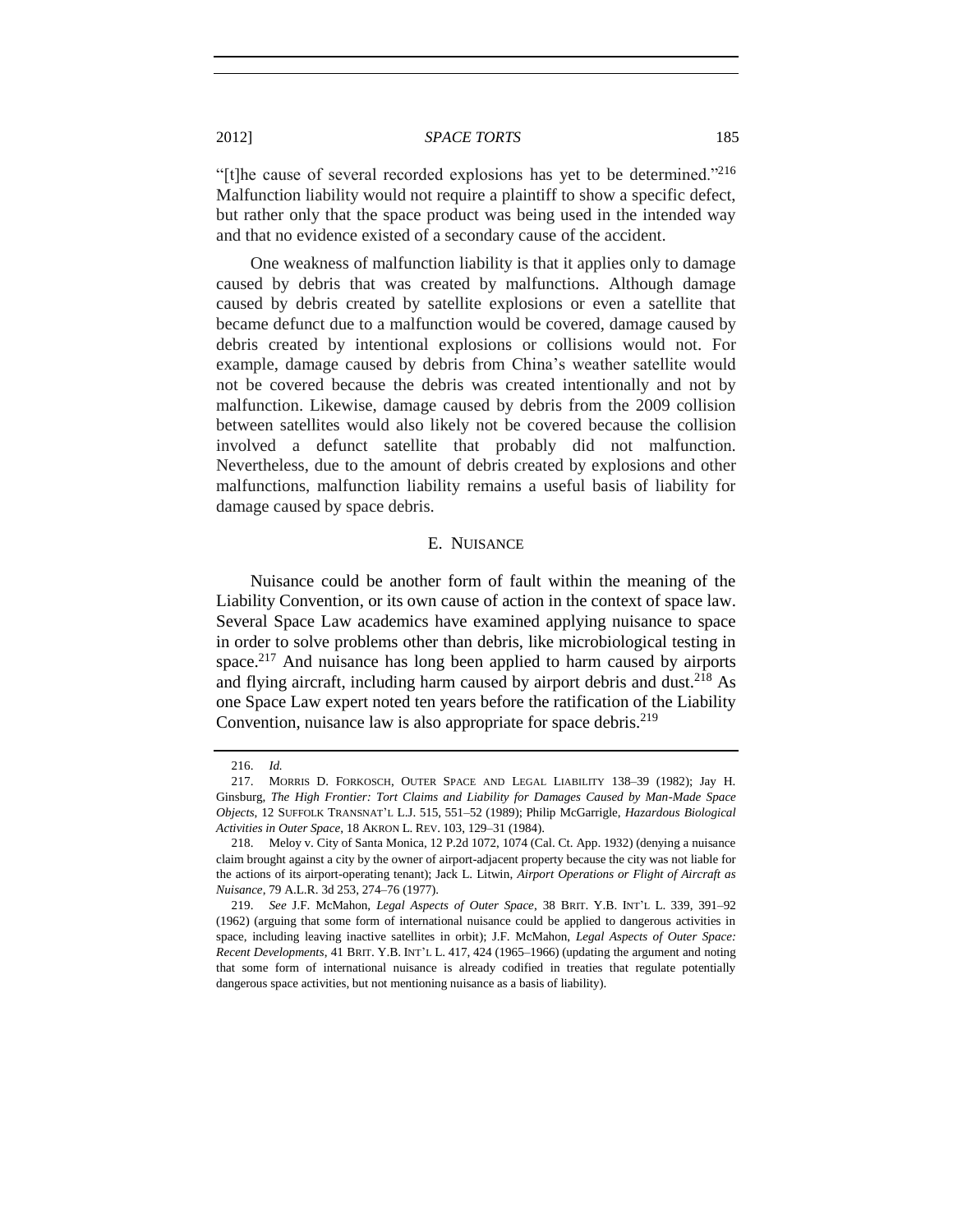A nuisance requires a defendant to substantially and unreasonably interfere with the enjoyment or use of a plaintiff's land or property.<sup>220</sup> Nuisance by abnormally dangerous activities may be particularly appropriate for damage caused by space debris. Others have suggested the doctrine for space dangers like microbiological testing.<sup>221</sup> A party commits a nuisance by abnormally dangerous activity when "his conduct is a legal cause of an invasion of another's interest in the private use and enjoyment of land, and the invasion is . . . unintentional and otherwise actionable under the rules controlling liability for . . . abnormally dangerous conditions or activities."<sup>222</sup> Strict liability applies to nuisance caused by abnormally dangerous activities, $2^{23}$  and if creating space debris is considered abnormally dangerous, then the ambiguity as to whether something rises to the level of a nuisance will be eliminated.

Space Law academics have argued that debris-creating activities are abnormally dangerous. <sup>224</sup> As discussed in Part II, orbital debris presents significant dangers to other space objects as well as humans. And even if paint flaking and creation of other small debris does not rise to the level of abnormally dangerous, actions like China's intentional destruction of a weather satellite or the failure of parties to remove satellites from orbit at the end of the satellites' lives may certainly be considered abnormally dangerous.

In order for nuisance to apply to damage caused by orbital debris in space, plaintiffs would first have to establish that they had property rights.<sup>225</sup> One Space Law expert who applied international nuisance to dangerous space activities largely did not address the private-property issue.<sup>226</sup> Other commentators applying nuisance to microbiological testing in space have questioned the doctrine's effectiveness because international treaties "ban appropriation of space by states or individuals," meaning that private property rights arguably do not exist.<sup>227</sup>

<sup>220.</sup> Litwin, *supra* not[e 218,](#page-22-1) at 259.

<sup>221.</sup> McGarrigle, *supra* not[e 217,](#page-22-2) 132–35.

<sup>222.</sup> RESTATEMENT (SECOND) OF TORTS § 822 (1979). *See* United States v. Hooker Chems. & Plastics Corp., 722 F. Supp. 960, 965 (W.D.N.Y. 1989) (explaining a nuisance claim under New York law).

<sup>223.</sup> RESTATEMENT (SECOND) OF TORTS § 822, cmts. b & j.

<sup>224.</sup> BAKER, *supra* note [22,](#page-3-2) at 85–86; OFFICE OF TECH. ASSESSMENT, OTA-BP-ISC-72, ORBITING DEBRIS: A SPACE ENVIRONMENTAL PROBLEM 32 (1990).

<sup>225.</sup> Crane-McNab v. County of Merced, 773 F. Supp. 2d 861, 867 (E.D. Cal. 2011) (stating that, in California, nuisance encompasses almost all types of interference with property).

<sup>226.</sup> McMahon, *Legal Aspects of Outer Space*, *supra* not[e 219,](#page-22-3) at 389–93.

<sup>227.</sup> Ginsburg, *supra* note [217,](#page-22-2) at 551–52 & n.158; McGarrigle, *supra* not[e 217,](#page-22-2) at 129–30.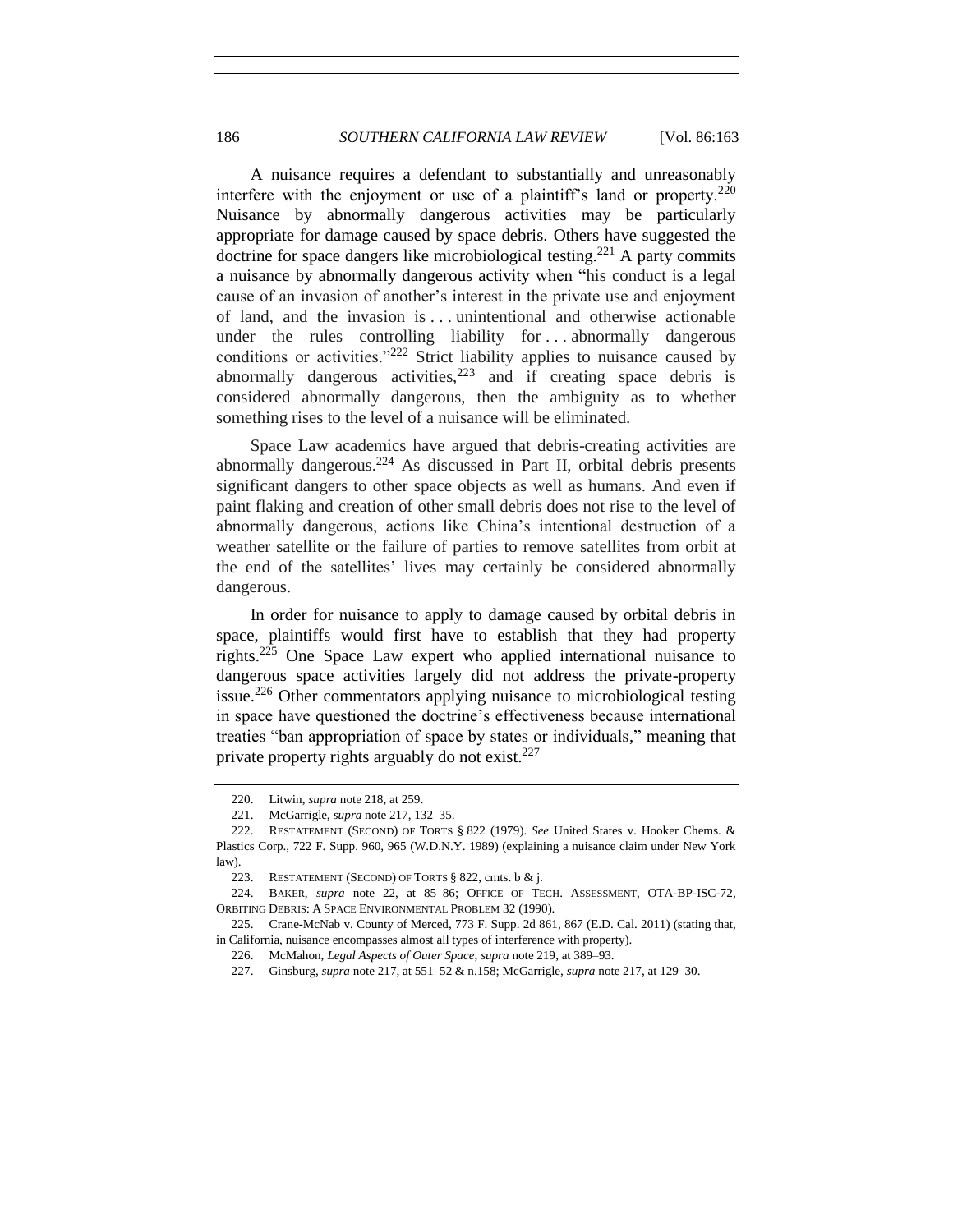<span id="page-24-0"></span>But those commentators have not applied nuisance to objects orbiting in GEO specifically. Property rights could arguably exist in GEO because the ITU allocates and assigns those orbits.<sup>228</sup> In order to maintain "effective and economical use of the geostationary satellite orbit," the ITU keeps an "orderly recording of the positions assigned by countries to geostationary satellites, with a view to ensuring formal international recognition thereof."<sup>229</sup> Because GEO is narrow, these a priori property allocations are important.<sup>230</sup> The allocations have force, and efforts to circumvent ITU orbital allocation have failed. In 1976, eight countries along the equator tried to assert sovereignty over geosynchronous orbits "directly over their territories."<sup>231</sup> The UN rejected the countries' claims, although the ITU agreed to set aside orbital "'parking spaces' for future use by non-spacefaring countries."<sup>232</sup> Both the UN's rejection of the claims and the ITU's concession to set aside orbital slots show the organization's power to reserve orbital property for some actors while excluding others, granting successful applicants a limited private property right similar to a property easement. 233

<span id="page-24-1"></span>And even if enforcing property rights in GEO is contrary to existing treaties that recognize space as a commons, proposals for formalized property rights in GEO could one day be adopted, eliminating the privateproperty issue and making nuisance claims more likely to succeed.<sup>234</sup> The space-debris problem has been described as a tragedy of the commons, a situation where self-interested actors will pollute ownerless property instead of preserving the property's value over time.<sup>235</sup> Assigning privateproperty rights is one solution to a tragedy of the commons,  $236$  and some have argued that formal orbital private property would alleviate the debris problem.<sup>237</sup> Others have argued that courts should adopt the view that the space commons is owned by everyone, rather than no one, so that individual actors can assert their interests in space through actions such as

<sup>228.</sup> CHRISTOL, *supra* not[e 56,](#page-5-4) at 99–100; Nima Nayebi, Note, *The Geosynchronous Orbit and the Outer Limits of Westphalian Sovereignty*, 3 HASTINGS SCI. & TECH. L.J. 471, 485–86 (2011) (describing orbit allocation in the GSO, which is another way of referring to the GEO).

<sup>229.</sup> REIJNEN & DE GRAAFF, *supra* not[e 51,](#page-5-3) at 86.

<sup>230.</sup> CHRISTOL, *supra* note [56,](#page-5-4) at 99–100.

<sup>231.</sup> Nayebi, *supra* not[e 228,](#page-24-0) at 486–90.

<sup>232.</sup> *Id.*

<sup>233.</sup> Stroud, *supra* not[e 134,](#page-11-1) at 370.

<sup>234.</sup> Ezra J. Reinstein, *Owning Outer Space*, 20 NW. J. INT'L L. & BUS. 59, 95–97 (1999).

<sup>235.</sup> Nicholas D. Welly, *Enlightened State-Interest—A Legal Framework for Protecting the "Common Interest of All Mankind" from Hardinian Tragedy*, 36 J. SPACE L. 273, 283–86 (2010).

<sup>236.</sup> *Id.* at 288, 312–13 (acknowledging property rights as a solution, though ultimately rejecting private property in favor of international cooperation).

<sup>237.</sup> Reinstein, *supra* not[e 234,](#page-24-1) at 97.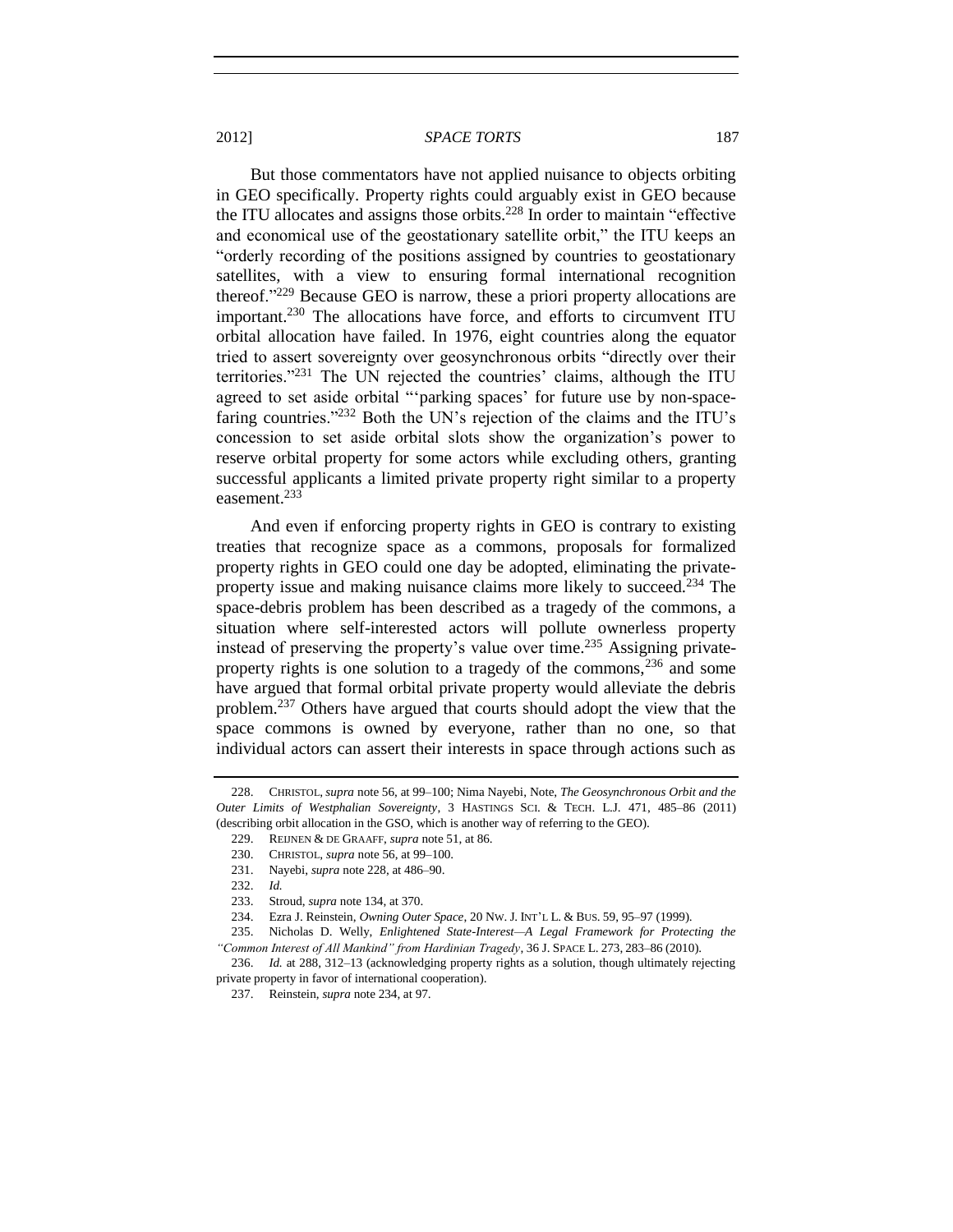nuisance claims even if they cannot assert their individual ownership over space. $238$ 

For now, plaintiffs whose space objects were damaged by orbital debris may be able to argue that the ITU assigned them the orbit where damage occurred, and that a defendant's orbital debris interfered with their use of their orbital "property." Even with limited property rights in space, a nuisance claim may succeed because of the "legal preferences accorded to successful [ITU orbital allocation] applicants."<sup>239</sup>

A limitation on nuisance as a form of "fault" is that it may apply only to GEO and not LEO, where most orbital debris is located.<sup>240</sup> This is because while property rights may arguably exist in GEO (as discussed above), the ITU does not allocate orbits in LEO. Without property rights, nuisance will not apply to LEO, where most debris is located. But nuisance would still be useful in GEO for the same reasons the ITU allocates orbits there. GEO is narrow, overcrowding is an issue, and space debris poses unique dangers in these conditions.

One benefit of a nuisance standard of fault is that injunctions could prevent the creation of future space debris. The typical remedy for a nuisance is an injunction.<sup>241</sup> If a party intentionally destroyed a satellite, the debris damaged another space object in an allocated orbit, and the debris was found to be a nuisance, then an injunction could possibly be issued ordering the party not to create debris in the same way again, and future space debris could be prevented. This makes nuisance and its injunctive relief a more appealing basis of fault than negligence or malfunction liability.

But nuisance could still be applied even if an injunction would be difficult or impossible to enforce. In *Boomer v. Atlantic Cement Co.*, a cement plant that emitted dirt and smoke was found to be a nuisance,  $242$  but because the plant was valuable $243$  and completely eliminating the pollution

<sup>238.</sup> McGarrigle, *supra* not[e 217,](#page-22-2) at 130–31.

<sup>239.</sup> Lawrence D. Roberts, *A Lost Connection: Geostationary Satellite Networks and the International Telecommunication Union*, 15 BERKELEY TECH. L.J. 1095, 1111 (2000) ("[T]he ITU process does not, strictly speaking, allocate the . . . orbital positions that it registers. . . . The ITU acts as an efficiency-enhancing resource through which sovereign states attempt to avoid potential usage conflicts and as a convenient forum for resolving disputes that arise. Nevertheless . . . the legal preferences accorded to successful applicants have a significant impact on the development and operation of geostationary systems.").

<sup>240.</sup> INTERAGENCY REPORT, *supra* not[e 5,](#page-1-2) at 4.

<sup>241.</sup> Boomer v. Atlantic Cement Co., 257 N.E.2d 870, 872 (N.Y. 1970).

<sup>242.</sup> *Id.* at 871.

<sup>243.</sup> *Id.* at 872.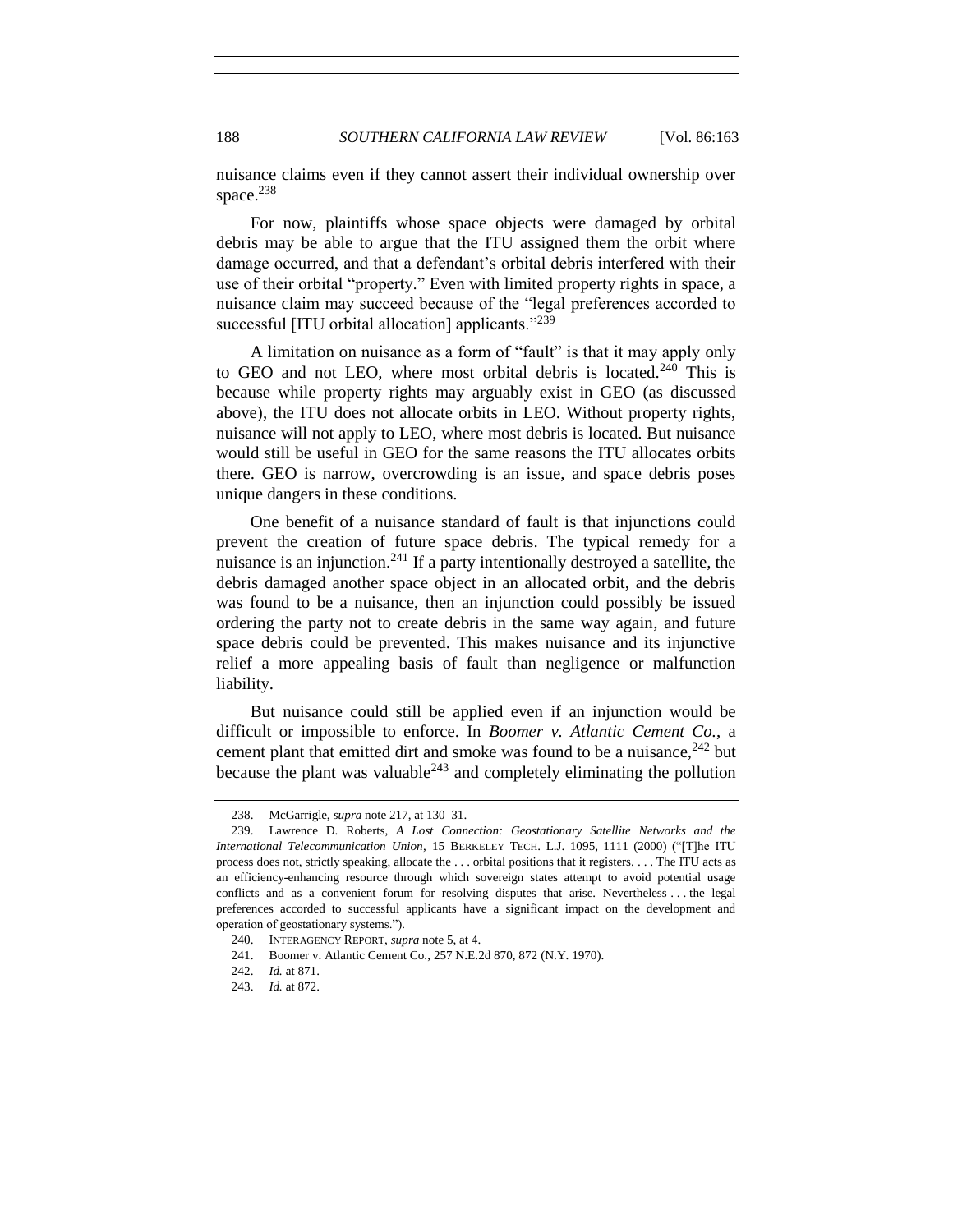would be difficult if not impossible,  $244$  the court issued permanent damages rather than an injunction.<sup>245</sup> Satellites and other spacecraft, like the cement plant, are valuable and important to communication and other global needs, and some debris, such as debris created by paint flaking and metal erosion, may be difficult to prevent even if an injunction was issued. Space treaties may also prevent injunctive relief. The Liability Convention contemplates monetary damages but is silent on "injunctive relief . . . appropriate under common law claims of nuisance.<sup>"246</sup> And treaties that recognize space as a commons may prevent injunctions that order defendants to refrain from using space in a certain way. Nevertheless, like in *Boomer*, harm caused by debris could still be remedied as a nuisance using damages if injunctive

<span id="page-26-0"></span>Because of its remedies and the importance of GEO, nuisance could be particularly beneficial as a basis of liability for damage caused by space debris.

#### F. LIVE AND LET LIVE

Although new tracking technology will allow smaller debris to be identified, the source of very small debris such as paint flakes or rocket dust may remain anonymous. This type of debris usually causes small damage such as erosion, surface pitting, damage to a satellite's solar panels, or damage to a spacecraft's windows.<sup>247</sup> This remaining unidentified debris would not be a problem in a common law tort regime because it is likely that no liability would exist for damage caused by this debris even if it could be identified. A "live and let live" rule could be applied. The "live and let live" rule is appropriate in situations in which all parties create "modest" harm that is "fairly" and evenly distributed.<sup>248</sup>

In a real-property context, a "live and let live" approach is appropriate when

[i]t is as much for the advantage of one owner as of another; for the very nuisance the one complains of, as the result of the ordinary use of his

relief was impossible or extremely difficult.

<sup>244.</sup> *Id.* at 873–74.

<sup>245.</sup> *Id.* at 873–75.

<sup>246.</sup> Liability Convention, *supra* note [136,](#page-12-2) 24 U.S.T. at 2397–98; Ginsburg, *supra* note [217,](#page-22-2) at 543–44.

<sup>247.</sup> INTERAGENCY REPORT, *supra* not[e 5,](#page-1-2) at 8, 13.

<sup>248.</sup> Gregory C. Keating, *Distributive and Corrective Justice in the Tort Law of Accidents*, 74 S. CAL. L. REV. 193, 208–09 (2000) (comparing situations in which harm is evenly distributed, such as common usage of land and houses, to situations in which harm is not evenly distributed even if the risk of harm is, such as the ordinary use of roads.)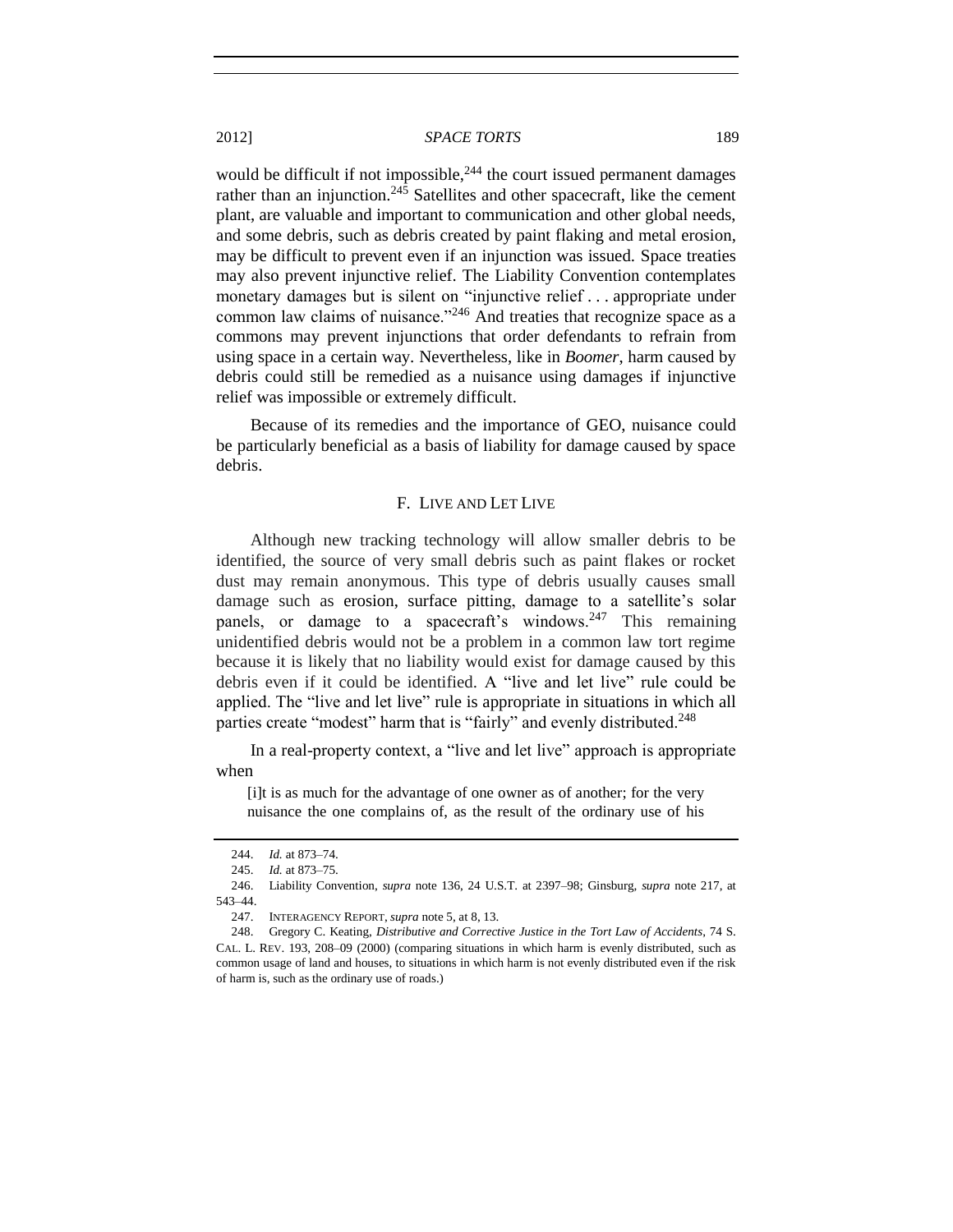neighbour's land, he himself will create in the ordinary use of his own, and the reciprocal nuisances are of a comparatively trifling character.<sup>249</sup>

Parties that reciprocally cause each other small damage should "live and let live."

Damage caused by small debris, such as paint flakes, fits these criteria and is modest and evenly distributed among space actors. Damage to the surface of a solar panel due to exposure to paint flakes or pieces of eroded metal is relatively small compared to damage caused by larger debris.<sup>250</sup> Window or thermal panel damage is equally distributed among space actors, and most space actors contribute to the very-small-debris population because most satellites produce paint flakes and eroded metal.<sup>251</sup>

A "live and let live" approach is useful for small damage caused by space debris because this type of debris may remain unidentified even with new tracking technology. The lack of identification would not be an issue if no liability existed for this type of damage.

#### V. REGULATION

<span id="page-27-0"></span>If space is already so congested with debris that the cascade effect is inevitable, tort law may be unable to solve problems associated with orbital debris on its own. With tort law, parties may be held liable for damage they cause and may even try to limit the amount of new debris they create in the future. But if or when the cascade effect occurs, new debris would be created at an exponential rate even without human activity. A regulatory approach, rather than (or in addition to) tort law may be necessary if the cascade effect becomes a reality.

Others have suggested regulatory approaches to debris, including a space-access tax that would create an orbital maintenance fund that could be used to better track and remove debris.<sup>252</sup> Another proposal would charge states based on the amount of debris they have created, with funds going to efforts to remove debris.<sup>253</sup> This proposal is especially appealing with promising technology like the "janitor" satellite. Others suggest applying NASA's orbital debris mitigation guidelines to all American

<sup>249.</sup> Bamford v. Turnley, (1862) 122 Eng. Rep. 27 (Ex.) 33; 3 B & S 62.

<sup>250.</sup> INTERAGENCY REPORT, *supra* note [5,](#page-1-2) at 13 (describing paint flakes and other deterioration debris causing damage to solar panels and windows).

<sup>251.</sup> *See id.* (hypothesizing that paint flaking and erosion are caused by exposure to atomic oxygen and erosion of organic binders, something that all space objects are subject to).

<sup>252.</sup> Pusey, *supra* not[e 46,](#page-5-2) at 448–49.

<sup>253.</sup> Imburgia, *supra* not[e 7,](#page-1-3) at 629–32.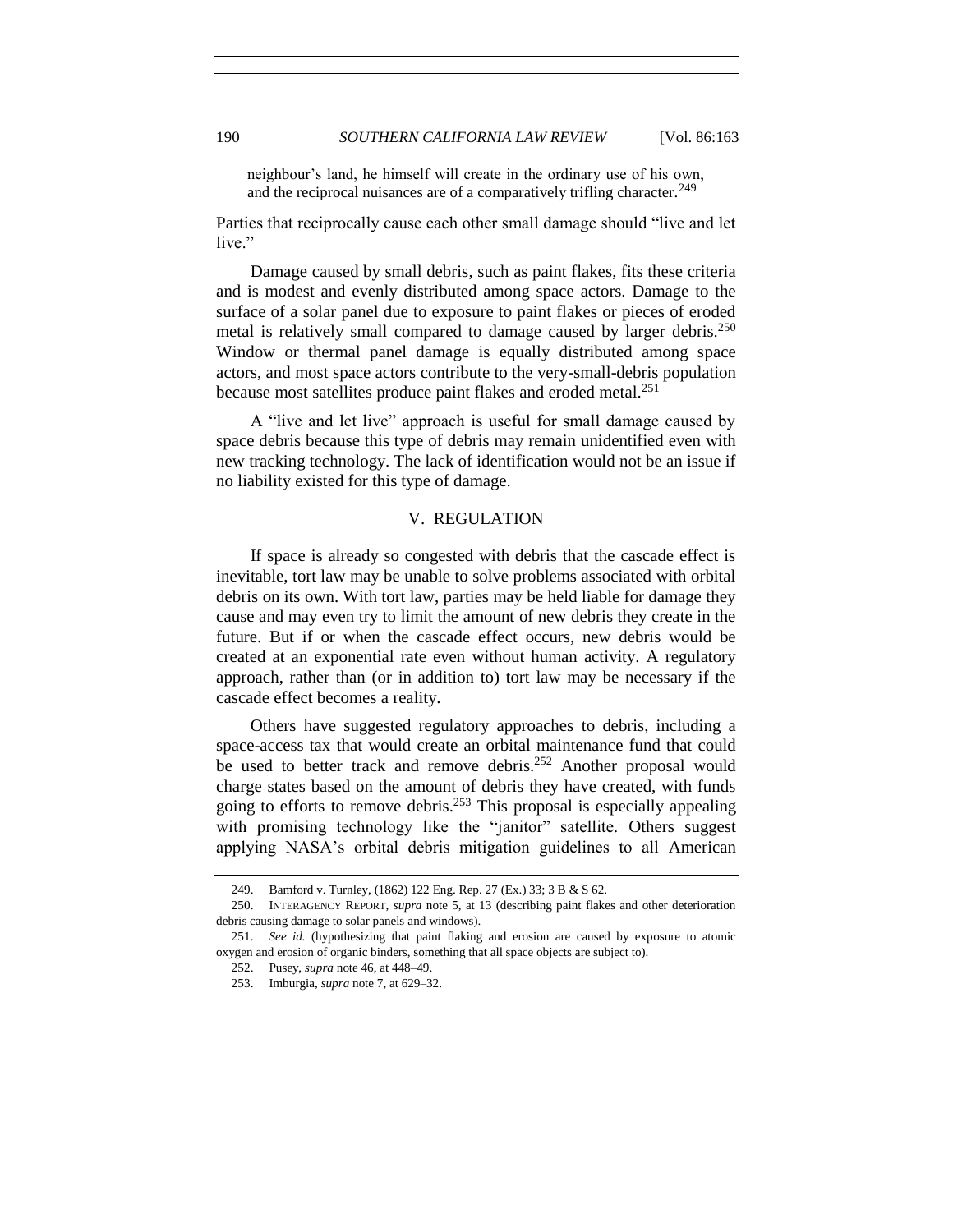space activities, and eventually to space activities globally.<sup>254</sup>

Regulation of space debris could be modeled after regulatory regimes that involve similar problems. Space is a global commons,<sup>255</sup> and regulations could be modeled on regimes related to issues affecting other global commons, such as marine litter in the oceans. In response to the problem of marine debris, the United Nations Environment Programme ("UNEP") has helped different regions organize and implement regional activities, including reviewing the extent of the debris problem, preparing a regional action plan, and organizing a regional meeting of authorities and experts.<sup>256</sup> UNEP has suggested port and tourist fees, similar to the proposed space-access tax, that could be used to monitor, assess, and cleanup marine debris. $257$  Following this model, regulation of space debris could include reviewing the amount of debris different states create, preparing plans for each state to limit new debris creation, and organizing meetings within states that include authorities and experts.

<span id="page-28-0"></span>Likewise, UNEP has engaged in global activities to curb the problem of marine debris. For example, it issued guidelines relating to surveying and monitoring debris and arranged for intergovernmental organizations to assess the economic and environmental impact of abandoned fishing gear.<sup>258</sup> A regulatory regime for space debris could similarly help intergovernmental organizations assess the economic and environmental impact of leaving satellites in orbit at the end of their lives.

International conventions have also been created to curb marine debris. These conventions regulate waste dumping and activities that add to the marine-debris population.<sup>259</sup> Similar conventions relating to space debris could be created, or existing space treaties could be amended to include provisions aimed at preventing the creation of new debris, rather than focusing only on holding parties liable for damage.

<sup>254.</sup> Seymour, *supra* not[e 114,](#page-9-0) at 912–14.

<sup>255.</sup> BAKER, *supra* not[e 22,](#page-3-2) at 79.

<sup>256.</sup> LJUBOMIR JEFTIC, SEBA SHEAVLY & ELLIK ADLER, U.N. ENV'T PROGRAMME, MARINE LITTER: A GLOBAL CHALLENGE 7 (2009), *available at* http://www.unep.org/regionalseas/marinelitter/ publications/docs/Marine\_Litter\_A\_Global\_Challenge.pdf.

<sup>257.</sup> INST. FOR EUROPEAN ENVTL. POLICY, U.N. ENV'T PROGRAMME, GUIDELINES ON THE USE OF MARKET-BASED INSTRUMENTS TO ADDRESS THE PROBLEM OF MARINE LITTER 35 (2009), *available at* http://www.unep.org/regionalseas/marinelitter/publications/docs/Economic\_Instruments\_and\_Marine\_ Litter.pdf.

<sup>258.</sup> JEFTIC, SHEAVLY & ADLER, *supra* not[e 256,](#page-28-0) at 18–20.

<sup>259.</sup> *Id.* at 21–23.